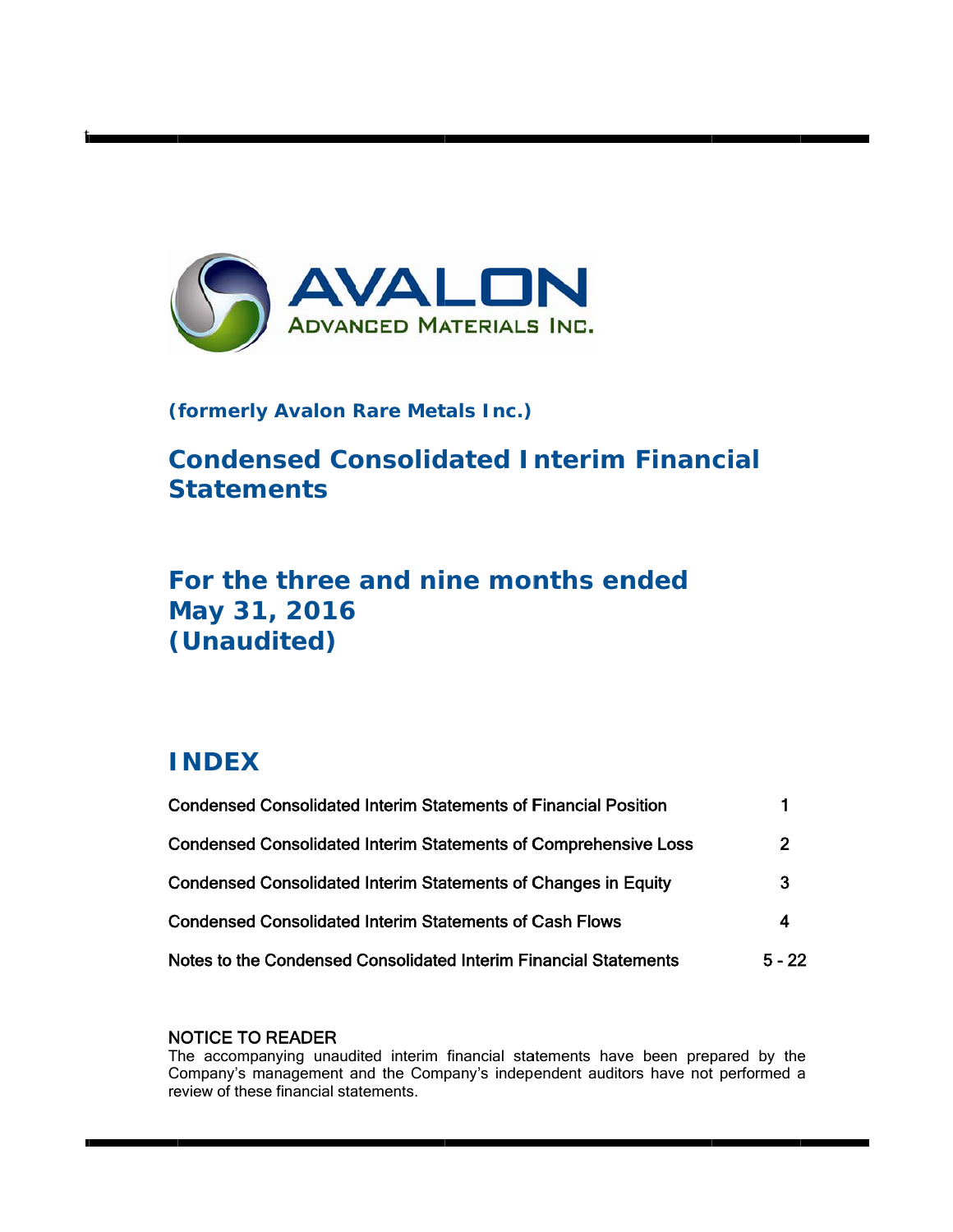# **Condensed Consolidated Interim Statements of Financial Position (expressed in Canadian Dollars) (unaudited)**

|                                                      |                          | May 31,<br>2016 | August 31,<br>2015 |
|------------------------------------------------------|--------------------------|-----------------|--------------------|
| Assets                                               |                          |                 |                    |
| <b>Current Assets</b>                                |                          |                 |                    |
| Cash and cash equivalents                            | \$                       | 2,731,045       | \$<br>5,247,738    |
| Other receivables                                    |                          | 228,905         | 424,259            |
| Prepaid expenses and deposits                        |                          | 229,901         | 680,008            |
|                                                      |                          | 3,189,851       | 6,352,005          |
| <b>Non-Current Assets</b>                            |                          |                 |                    |
| Exploration and evaluation assets (note 5)           |                          | 12,181,753      | 9,003,980          |
| Property, plant and equipment (note 6)               |                          | 104,065,395     | 103,867,289        |
|                                                      |                          | 116,247,148     | 112,871,269        |
|                                                      | \$                       | 119,436,999     | \$<br>119,223,274  |
|                                                      |                          |                 |                    |
| <b>Liabilities</b>                                   |                          |                 |                    |
| <b>Current Liabilities</b>                           |                          |                 |                    |
| Accounts payable                                     | \$                       | 160,741         | \$<br>488,719      |
| <b>Accrued liabilities</b>                           |                          | 610,398         | 600,070            |
| Deferred flow-through share premium (note 7)         |                          | 184,344         | 293,808            |
| Warrants denominated in foreign currency (note 8)    |                          | 611,229         | 288,857            |
|                                                      |                          | 1,566,712       | 1,671,454          |
| <b>Non-Current Liabilities</b>                       |                          |                 |                    |
| Site closure and reclamation provisions              |                          | 263,600         | 263,600            |
|                                                      |                          |                 |                    |
|                                                      |                          | 1,830,312       | 1,935,054          |
| <b>Shareholders' Equity</b>                          |                          |                 |                    |
| Share Capital (note 9b)                              |                          | 167,149,068     | 164,695,991        |
| Reserve for Warrants (note 9c)                       |                          | 4,312,348       | 4,020,968          |
| Reserve for Share Based Payments (note 9d)           |                          | 16,609,491      | 16,244,942         |
| Reserve for Brokers' Compensation Warrants (note 9e) |                          | 263,898         | 219,238            |
| <b>Accumulated Deficit</b>                           |                          | (70, 728, 118)  | (67,892,919)       |
|                                                      |                          | 117,606,687     | 117,288,220        |
|                                                      | $\overline{\mathcal{L}}$ | 119,436,999     | \$<br>119,223,274  |
| Approved on behalf of the Board                      |                          |                 |                    |
|                                                      |                          |                 |                    |

"Donald S. Bubar", Director

"Brian MacEachen" , Director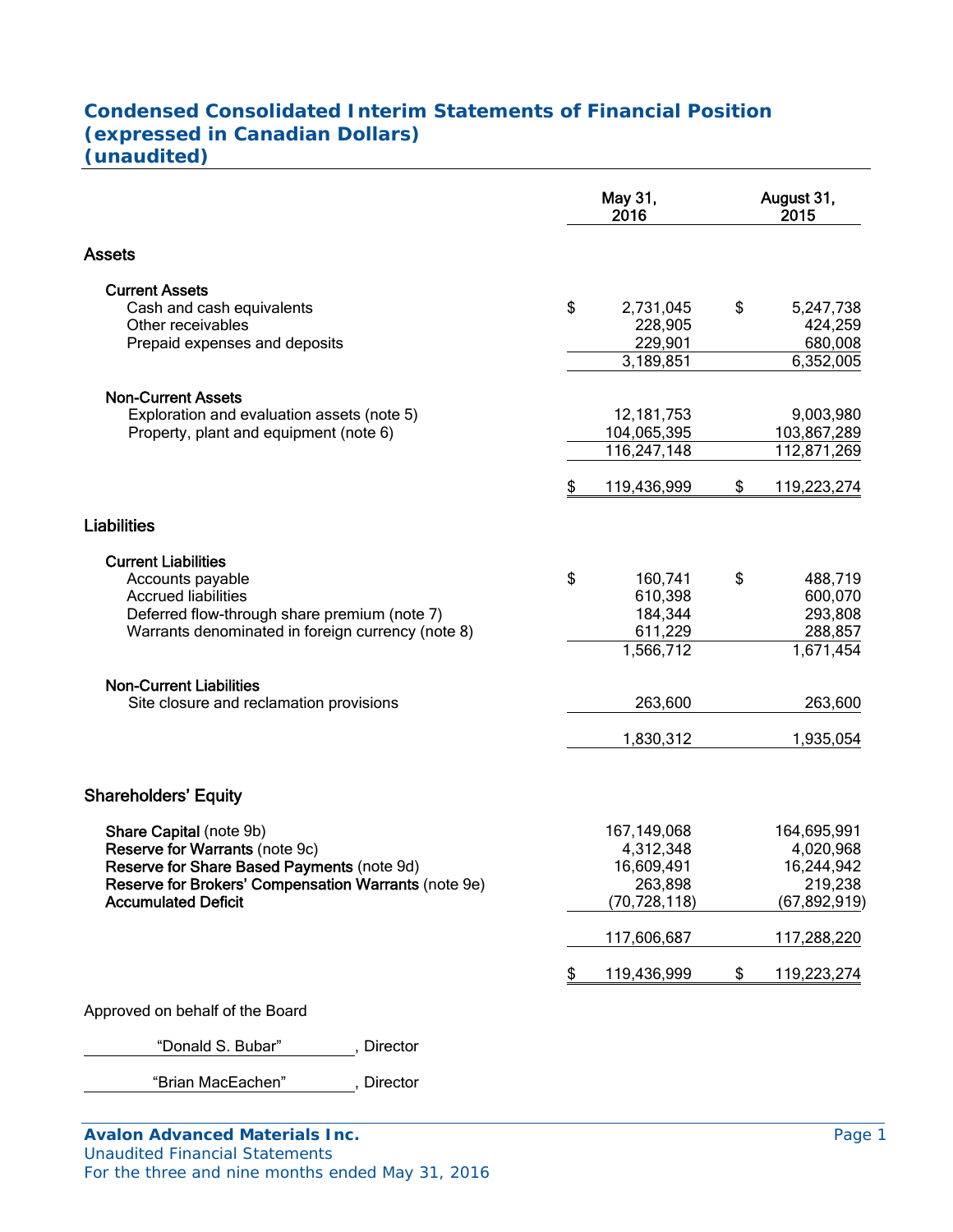# **Condensed Consolidated Interim Statements of Comprehensive Loss (expressed in Canadian Dollars, except number of shares) (unaudited)**

|                                                                                          |    | <b>Three Months Ended</b> |                  | <b>Nine Months Ended</b> |                   |    |                 |
|------------------------------------------------------------------------------------------|----|---------------------------|------------------|--------------------------|-------------------|----|-----------------|
|                                                                                          |    | May 31,<br>2016           | May 31,<br>2015  |                          | May $31,$<br>2016 |    | May 31,<br>2015 |
| Revenue                                                                                  |    |                           |                  |                          |                   |    |                 |
| Interest                                                                                 | \$ | 7,700                     | \$<br>13,536     | \$                       | 29,278            | \$ | 44,103          |
| <b>Expenses</b>                                                                          |    |                           |                  |                          |                   |    |                 |
| Corporate and administrative (note 10)<br>Impairment loss on exploration and evaluation  |    | 718,227                   | 875,169          |                          | 2,539,802         |    | 3,089,811       |
| assets (note 5)<br>Write-off of land acquisition option payments                         |    | 1,900                     |                  |                          | 4,163             |    | 6,406           |
| (note 11)                                                                                |    |                           |                  |                          |                   |    | 212,960         |
| General exploration                                                                      |    | 20,361                    | 3,666            |                          | 22,422            |    | 30,148          |
| Depreciation                                                                             |    | 9,570                     | 17,998           |                          | 28,712            |    | 43,271          |
| Share based compensation (note 9d)                                                       |    | 78,936                    | 157,135          |                          | 272,605           |    | 633,092         |
| Foreign exchange loss (gain)                                                             |    | (4,271)                   | 2,368            |                          | (7, 784)          |    | (18, 992)       |
| Financing transaction costs                                                              |    | 10,598                    |                  |                          | 10,598            |    |                 |
| Increase (Decrease) in fair value of warrants                                            |    |                           |                  |                          |                   |    |                 |
| denominated in foreign currency (note 8)                                                 |    | 456,932                   | (205, 773)       |                          | 322,372           |    | (850, 504)      |
|                                                                                          |    | 1,292,253                 | 850,563          |                          | 3,192,890         |    | 3,146,192       |
| <b>Net Loss before Income Taxes</b>                                                      |    | (1, 284, 553)             | (837, 027)       |                          | (3, 163, 612)     |    | (3, 102, 089)   |
| Deferred Income Tax Recoveries (note 7)                                                  |    | 49,640                    | 88,303           |                          | 328,413           |    | 151,924         |
| Net Loss and Total Comprehensive Loss                                                    |    |                           |                  |                          |                   |    |                 |
| for the period                                                                           | \$ | (1,234,913)               | \$<br>(748, 724) | \$                       | (2,835,199)       | \$ | (2,950,165)     |
| Loss per Share - Basic and Diluted                                                       | \$ | (0.01)                    | \$<br>(0.01)     | \$                       | (0.02)            | \$ | (0.02)          |
| <b>Weighted Average Number of Common Shares</b><br><b>Outstanding, Basic and Diluted</b> |    | 176,114,206               | 142,250,243      |                          | 163,046,192       |    | 135,548,697     |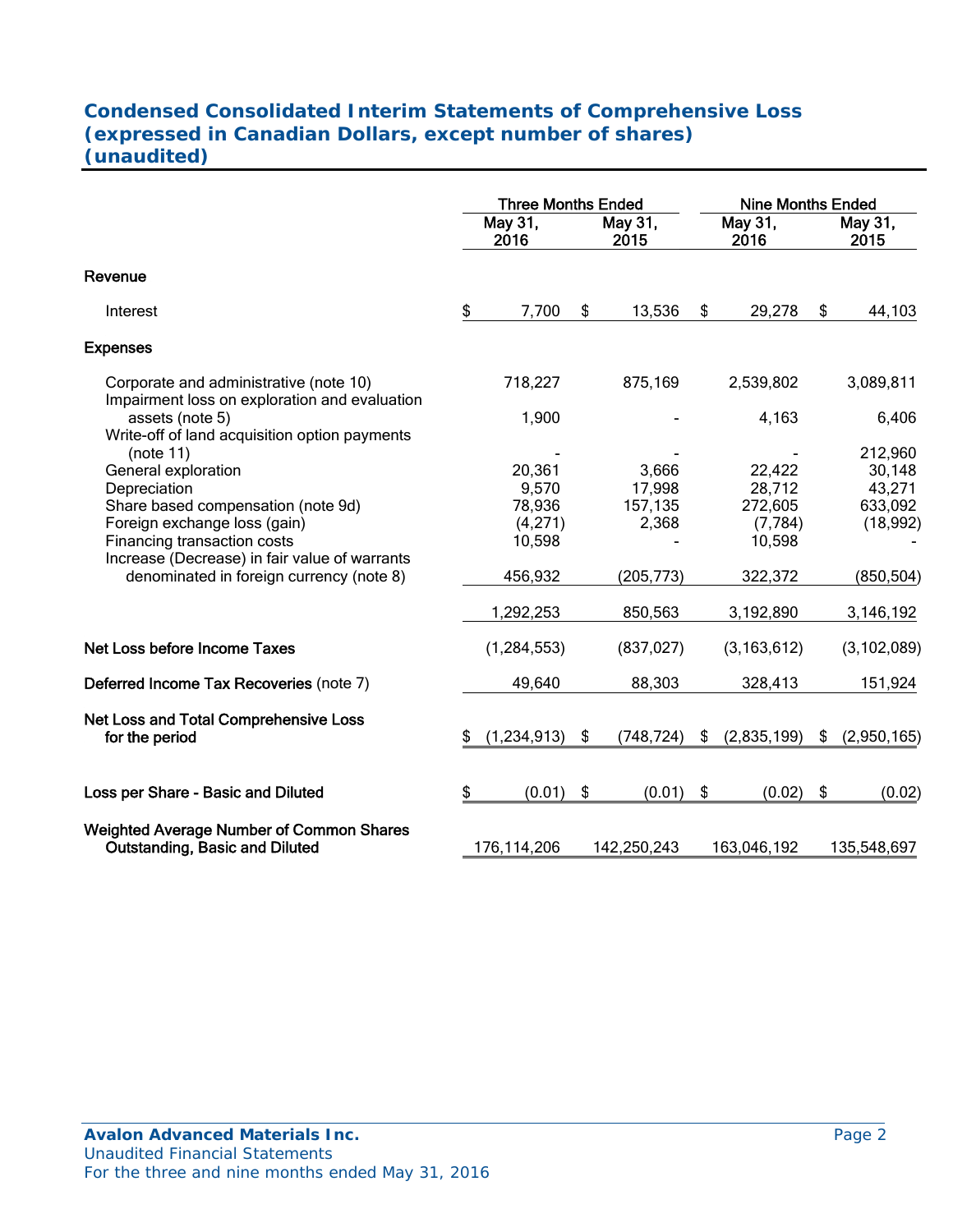# **Condensed Consolidated Interim Statements of Changes in Equity (expressed in Canadian Dollars, except number of shares) (unaudited)**

| Number of<br><b>Shares</b> | <b>Amount</b>                                      |                                                                                                                               |           |                                                                                           | Payments   |                                                                                                                |         | Accumulated<br><b>Deficit</b>                                                      | <b>Total</b>                                                    |
|----------------------------|----------------------------------------------------|-------------------------------------------------------------------------------------------------------------------------------|-----------|-------------------------------------------------------------------------------------------|------------|----------------------------------------------------------------------------------------------------------------|---------|------------------------------------------------------------------------------------|-----------------------------------------------------------------|
|                            |                                                    | \$                                                                                                                            |           |                                                                                           |            | \$                                                                                                             |         |                                                                                    | \$113,094,400                                                   |
|                            |                                                    |                                                                                                                               |           |                                                                                           |            |                                                                                                                |         |                                                                                    | 7,479,604                                                       |
|                            |                                                    |                                                                                                                               |           |                                                                                           |            |                                                                                                                |         |                                                                                    | 11,000                                                          |
|                            |                                                    |                                                                                                                               |           |                                                                                           |            |                                                                                                                |         |                                                                                    |                                                                 |
|                            |                                                    |                                                                                                                               |           |                                                                                           |            |                                                                                                                |         |                                                                                    |                                                                 |
|                            |                                                    |                                                                                                                               |           |                                                                                           |            |                                                                                                                |         |                                                                                    | 95,662                                                          |
|                            |                                                    |                                                                                                                               |           |                                                                                           |            |                                                                                                                |         |                                                                                    | 780,107                                                         |
|                            |                                                    |                                                                                                                               |           |                                                                                           |            |                                                                                                                |         |                                                                                    | (908, 770)                                                      |
|                            |                                                    |                                                                                                                               |           |                                                                                           |            |                                                                                                                |         |                                                                                    |                                                                 |
|                            |                                                    |                                                                                                                               |           |                                                                                           |            |                                                                                                                |         |                                                                                    | (95, 662)                                                       |
|                            |                                                    |                                                                                                                               |           |                                                                                           |            |                                                                                                                |         |                                                                                    | (2,950,165)                                                     |
|                            |                                                    |                                                                                                                               |           |                                                                                           |            |                                                                                                                |         |                                                                                    | 117,506,176                                                     |
|                            |                                                    |                                                                                                                               |           |                                                                                           |            |                                                                                                                |         |                                                                                    |                                                                 |
|                            |                                                    |                                                                                                                               |           |                                                                                           |            |                                                                                                                |         |                                                                                    | 1,184<br>198,251                                                |
|                            |                                                    |                                                                                                                               |           |                                                                                           |            |                                                                                                                |         |                                                                                    |                                                                 |
|                            |                                                    |                                                                                                                               |           |                                                                                           |            |                                                                                                                |         |                                                                                    | (191, 182)<br>(226, 209)                                        |
|                            |                                                    |                                                                                                                               |           |                                                                                           |            |                                                                                                                |         |                                                                                    |                                                                 |
| 152,785,482                | \$164,695,991                                      | \$                                                                                                                            | 4,020,968 |                                                                                           |            | \$                                                                                                             | 219,238 | $$$ (67,892,919)                                                                   | \$117,288,220                                                   |
| 26,253,724                 | 2,592,656                                          |                                                                                                                               | 317,030   |                                                                                           |            |                                                                                                                |         |                                                                                    | 2,909,686                                                       |
| 125,000                    | 18,750                                             |                                                                                                                               |           |                                                                                           |            |                                                                                                                |         |                                                                                    | 18,750                                                          |
|                            | 3,049                                              |                                                                                                                               |           |                                                                                           |            |                                                                                                                |         |                                                                                    |                                                                 |
| 180,000                    | 22,500                                             |                                                                                                                               |           |                                                                                           |            |                                                                                                                |         |                                                                                    | 22,500                                                          |
|                            |                                                    |                                                                                                                               |           |                                                                                           |            |                                                                                                                |         |                                                                                    |                                                                 |
|                            | 9,787                                              |                                                                                                                               |           |                                                                                           |            |                                                                                                                | (9,787) |                                                                                    |                                                                 |
|                            |                                                    |                                                                                                                               |           |                                                                                           |            |                                                                                                                |         |                                                                                    |                                                                 |
|                            |                                                    |                                                                                                                               |           |                                                                                           |            |                                                                                                                | 54,447  |                                                                                    | 54,447                                                          |
|                            |                                                    |                                                                                                                               |           |                                                                                           | 364,549    |                                                                                                                |         |                                                                                    | 364,549                                                         |
|                            | (150, 174)                                         |                                                                                                                               | (16,580)  |                                                                                           |            |                                                                                                                |         |                                                                                    | (166, 754)                                                      |
|                            |                                                    |                                                                                                                               |           |                                                                                           |            |                                                                                                                |         |                                                                                    |                                                                 |
|                            | (43, 491)                                          |                                                                                                                               | (6,021)   |                                                                                           |            |                                                                                                                |         |                                                                                    | (49, 512)                                                       |
|                            |                                                    |                                                                                                                               |           |                                                                                           |            |                                                                                                                |         | (2,835,199)                                                                        | (2,835,199)                                                     |
| 179,344,206                | \$167,149,068                                      | \$                                                                                                                            | 4,312,348 |                                                                                           | 16,609,491 | \$                                                                                                             | 263,898 | \$(70, 728, 118)                                                                   | \$117,606,687                                                   |
|                            | 126,343,686<br>26,391,796<br>50,000<br>152,785,482 | <b>Share Capital</b><br>\$158,553,485<br>7,295,234<br>11,000<br>4,282<br>(884, 067)<br>(92, 761)<br>164,887,173<br>(191, 182) |           | Warrants<br>3,863,018<br>184,370<br>(24, 703)<br>(2,901)<br>4,019,784<br>1,184<br>(3,049) |            | Reserves<br><b>Share Based</b><br>\$15,270,866<br>(4, 282)<br>780,107<br>16,046,691<br>198,251<br>\$16,244,942 |         | <b>Brokers'</b><br>Compensation<br><b>Warrants</b><br>123,576<br>95,662<br>219,238 | $$$ (64,716,545)<br>(2,950,165)<br>(67, 666, 710)<br>(226, 209) |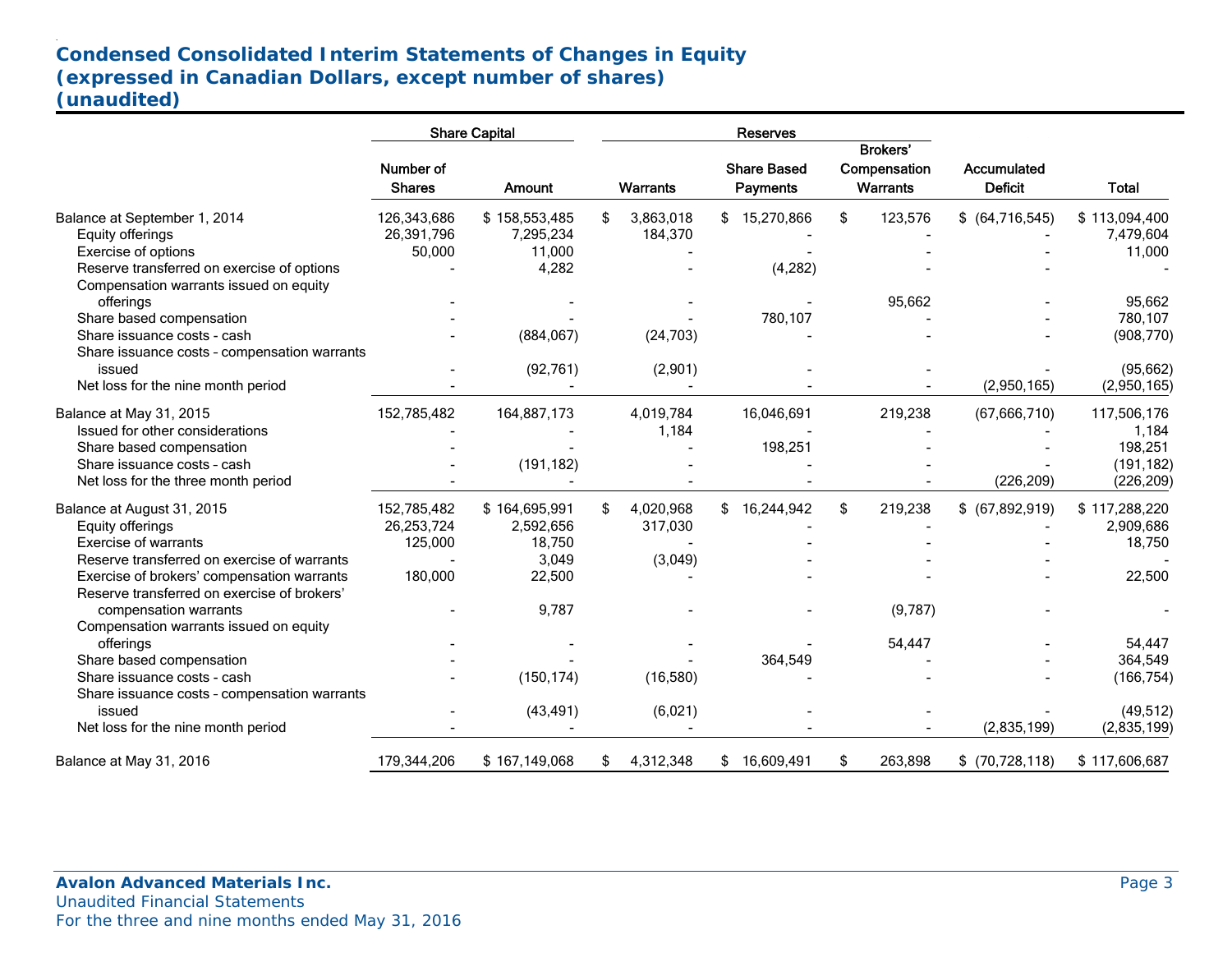# **Condensed Consolidated Interim Statements of Cash Flows (expressed in Canadian Dollars) (unaudited)**

|                                                                                                                                                     | <b>Three Months Ended</b> |                                   |    |                                    |                 | <b>Nine Months Ended</b>                  |    |                                      |  |
|-----------------------------------------------------------------------------------------------------------------------------------------------------|---------------------------|-----------------------------------|----|------------------------------------|-----------------|-------------------------------------------|----|--------------------------------------|--|
|                                                                                                                                                     | May 31,<br>2016           |                                   |    | May 31,<br>2015                    | May 31,<br>2016 |                                           |    | May 31,<br>2015                      |  |
| <b>Operating Activities</b>                                                                                                                         |                           |                                   |    |                                    |                 |                                           |    |                                      |  |
| Cash paid to employees<br>Cash paid to suppliers<br>Interest received                                                                               | \$                        | (413,982)<br>(445, 945)<br>11,706 | \$ | (499, 923)<br>(288, 094)<br>12,529 | \$              | $(1,277,134)$ \$<br>(1,239,385)<br>44,492 |    | (1,548,648)<br>(1,399,309)<br>41,115 |  |
| Cash Used by Operating Activities                                                                                                                   |                           | (848, 221)                        |    | (775, 488)                         |                 | (2,472,027)                               |    | (2,906,842)                          |  |
| <b>Financing Activities</b>                                                                                                                         |                           |                                   |    |                                    |                 |                                           |    |                                      |  |
| Proceeds from equity offerings<br>Proceeds from exercise of warrants<br>Share capital - exercise of options<br>Share capital - exercise of brokers' |                           | 2,048,443<br>18,750               |    | 3,881,066<br>11,000                |                 | 2,957,992<br>18,750                       |    | 7,464,430<br>11,000                  |  |
| compensation warrants                                                                                                                               |                           | 22,500                            |    |                                    |                 | 22,500                                    |    |                                      |  |
| Cash Provided by Financing Activities                                                                                                               |                           | 2,089,693                         |    | 3,892,066                          |                 | 2,999,242                                 |    | 7,475,430                            |  |
| <b>Investing Activities</b>                                                                                                                         |                           |                                   |    |                                    |                 |                                           |    |                                      |  |
| Exploration and evaluation assets<br>Property, plant and equipment                                                                                  |                           | (373, 253)<br>(50, 566)           |    | (231,509)<br>(257, 525)            |                 | (2,859,825)<br>(191, 867)                 |    | (1, 126, 402)<br>(1,898,500)         |  |
| Cash Used by Investing Activities                                                                                                                   |                           | (423, 819)                        |    | (489, 034)                         |                 | (3,051,692)                               |    | (3,024,902)                          |  |
| <b>Change in Cash and Cash Equivalents</b>                                                                                                          |                           | 817,653                           |    | 2,627,544                          |                 | (2,524,477)                               |    | 1,543,686                            |  |
| Foreign Exchange Effect on Cash                                                                                                                     |                           | 4,271                             |    | (2,368)                            |                 | 7,784                                     |    | 18,992                               |  |
| Cash and Cash Equivalents - beginning of period                                                                                                     |                           | 1,909,121                         |    | 4,955,100                          |                 | 5,247,738                                 |    | 6,017,598                            |  |
| Cash and Cash Equivalents - end of period                                                                                                           | \$                        | 2,731,045                         | S  | 7,580,276                          |                 | 2,731,045                                 | \$ | 7,580,276                            |  |

Supplemental Cash Flow Information (note 14)

.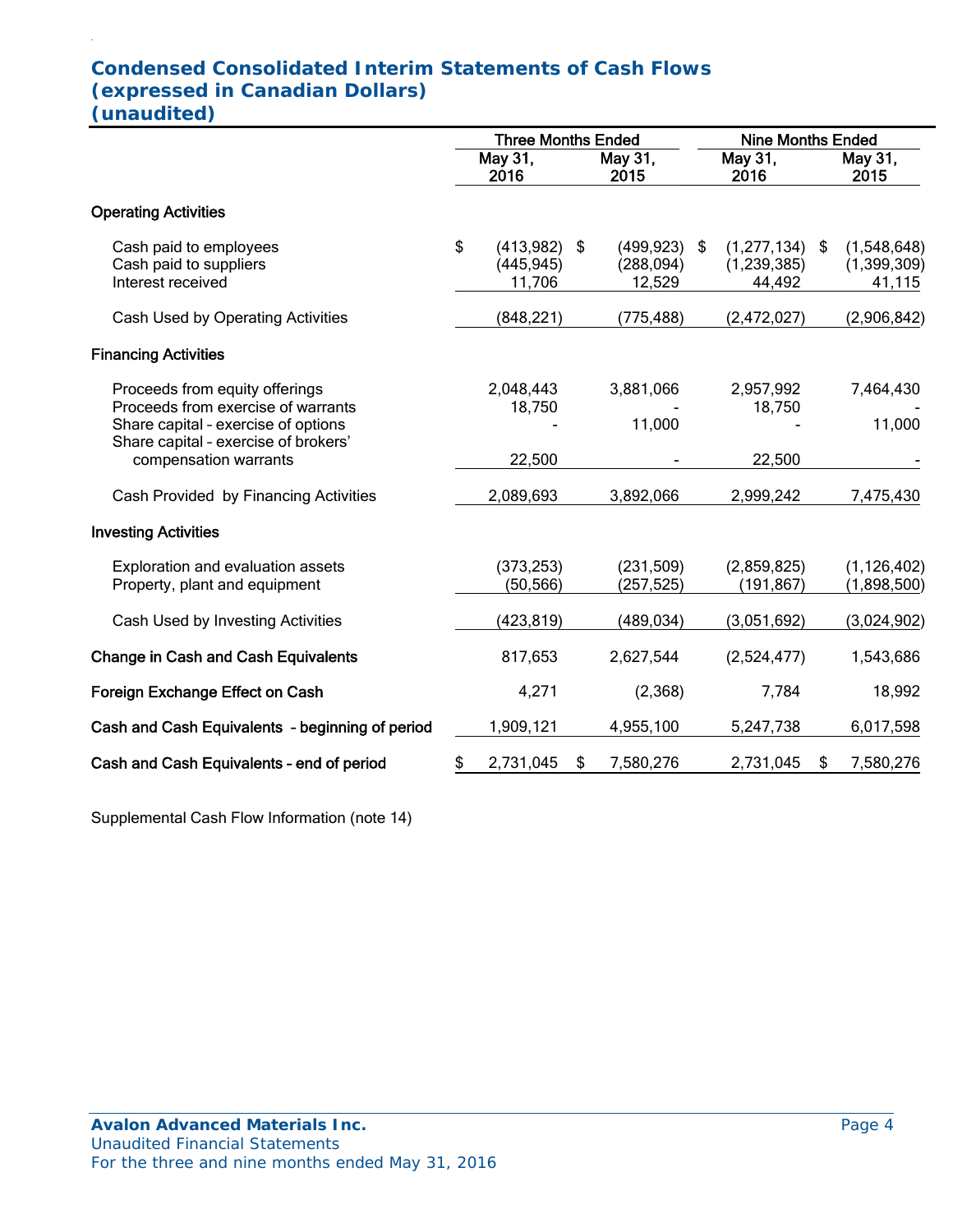#### **1. Nature of Operations**

Avalon Advanced Materials Inc. (the "Company") is a publicly listed company incorporated in Canada and continued under the *Canada Business Corporations Act*. The Company's common shares are listed on the Toronto Stock Exchange (the "TSX") (TSX: AVL), on the OTCQX® Best Market (OTCQX: AVLNF), and the Frankfurt Stock Exchange in Germany.

The registered address, principal address and records office of the Company is located at 130 Adelaide Street West, Suite 1901, Toronto, Ontario, Canada, M5H 3P5.

The Company is in the process of exploring and developing its mineral resource properties. To date, the Company has not earned significant revenues.

The realization of amounts shown for its exploration and evaluation assets and its development asset - Nechalacho Rare Earth Elements Project (the "Nechalacho REE Project") is dependent upon the discovery of economically recoverable reserves, the ability of the Company to obtain the necessary financing to develop these assets, and future profitable production or proceeds of disposition from these assets.

The Company is principally engaged in the acquisition, exploration, evaluation and development of specialty metal and mineral properties located principally in Canada.

These unaudited condensed consolidated interim financial statements have been prepared in accordance with International Financial Reporting Standards ("IFRS") applicable to a going concern, which assumes the Company will continue to meet its obligations and discharge its liabilities in the normal course of business for the foreseeable future. Different bases of measurement may be appropriate when a company is not expected to continue operations for the foreseeable future. The Company is in the exploration and development stage and, as is common with many exploration and development companies, raises funds in the equity markets to conduct its business activities. The Company has incurred losses in the current and prior periods, with a net loss of \$2,835,199 for the nine months ended May 31, 2016 (the "Period") and an accumulated deficit of \$70,728,118 as at May 31, 2016.

The Company's cash and cash equivalents balance at May 31, 2016 is \$2,731,045 and adjusted working capital is \$2,418,712 (calculated by adding back the deferred flow-through share premium of \$184,344 and the liability for warrants denominated in foreign currency of \$611,229 to the net current assets of \$1,623,139). Given the continuation of weak investor sentiment and capital market conditions in the junior resource sector, there exists an uncertainty as to the Company's ability to raise additional funds on favorable terms. This condition indicates the existence of a material uncertainty that raises substantial doubt about the Company's ability to continue as a going concern. As at May 31, 2016, the Company is required to incur additional Canadian exploration expenses ("CEE") of \$510,496 and \$524,700 by December 31, 2016 and December 31, 2017, respectively. These amounts represent the remaining balance of the required expenditures resulting from the private placements completed in December 2015 and March 2016. The Company's expenditures on other discretionary exploration and development activities have some scope for flexibility in terms of amount and timing, which can be adjusted accordingly. Management intends to finance these expenditures over the next twelve months with funds currently on hand and through planned equity financings.

These unaudited condensed consolidated interim financial statements do not reflect the adjustments to the carrying values of assets and liabilities and the reported expenses and statement of financial position classifications that would be necessary should the going concern assumption be inappropriate, and those adjustments could be material.

These unaudited condensed consolidated interim financial statements have been reviewed and approved by the Company's Audit Committee and the Board of Directors on July 12, 2016.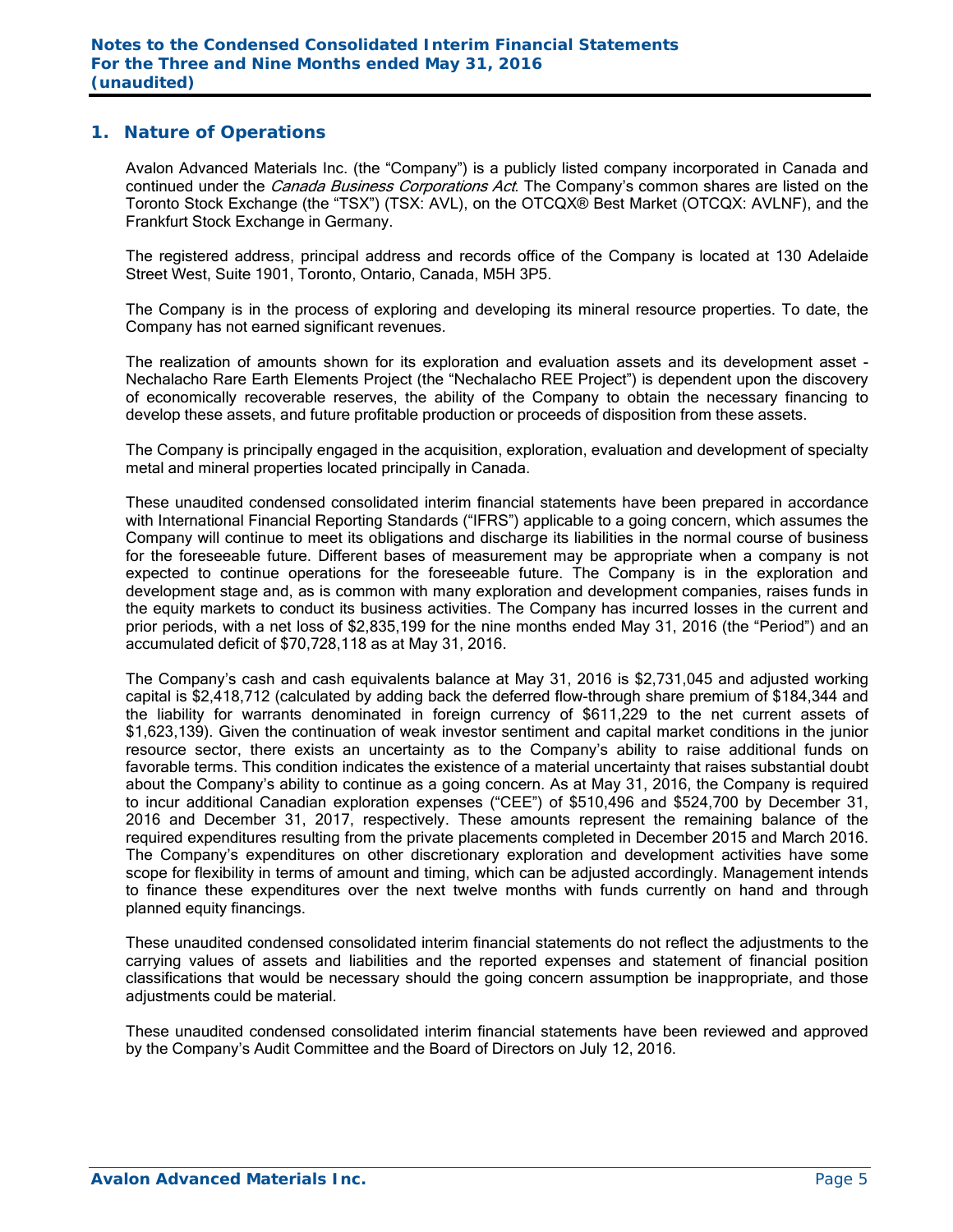## **2. Basis of Presentation**

#### *a) Statement of Compliance and Basis of Presentation*

These unaudited condensed consolidated interim financial statements, including comparatives, have been prepared in accordance with International Accounting Standards ("IAS") 34 Interim Financial Reporting, as issued by the International Accounting Standards Board ("IASB").

These unaudited condensed consolidated interim financial statements do not contain all disclosures required by IFRS and accordingly should be read in conjunction with the Company's consolidated annual financial statements for the year ended August 31, 2015.

These unaudited condensed consolidated interim financial statements have been prepared on a going concern basis using the historical cost basis, except for certain financial instruments which are measured at fair value in accordance with the policies disclosed in Note 3 of the Company's consolidated annual financial statements for the year ended August 31, 2015.

#### *b) Basis of Consolidation*

These unaudited condensed consolidated interim financial statements include the accounts of the Company and the entities controlled by the Company. Control exists when the Company is exposed, or has rights, to variable returns from its involvement with the investee and has the ability to affect those returns through its power over the investee. The financial statements of subsidiaries are included in the consolidated financial statements from the date that control commences until the date that control ceases.

These unaudited condensed consolidated interim financial statements include the accounts of the Company and its wholly-owned subsidiaries, 8110131 Canada Inc., Nolava Minerals Inc. ("Nolava"), Avalon Rare Metals Ltd. ("ARML"), Avalon Rare Metals Processing Inc. ("ARMP") and Avalon Rare Metals Processing LLC ("ARMLLC"). Nolava, ARML, ARMP and ARMLLC are incorporated in the United States of America ("USA"). ARML, ARMP and ARMLLC have not carried on any significant operations since their inception. During the year ended August 31, 2012, 8110131 Canada Inc. acquired certain net smelter returns ("NSR") royalty interests in the Company's properties which were held by third parties. Nolava had held certain mining claims in Utah, USA and had conducted exploration work on those mining claims during fiscal year 2011 to fiscal year 2014. ARMP and ARMLLC were dissolved on May 11, 2015 and March 4, 2016, respectively. All intercompany transactions and balances have been eliminated on consolidation of the accounts.

## **3. Summary of Significant Accounting Policies**

These unaudited condensed consolidated interim financial statements have been prepared using the same accounting policies, significant accounting judgments and estimates, and methods of computation as the annual consolidated financial statements of the Company as at and for the year ended August 31, 2015, as described in Note 3 of those financial statements.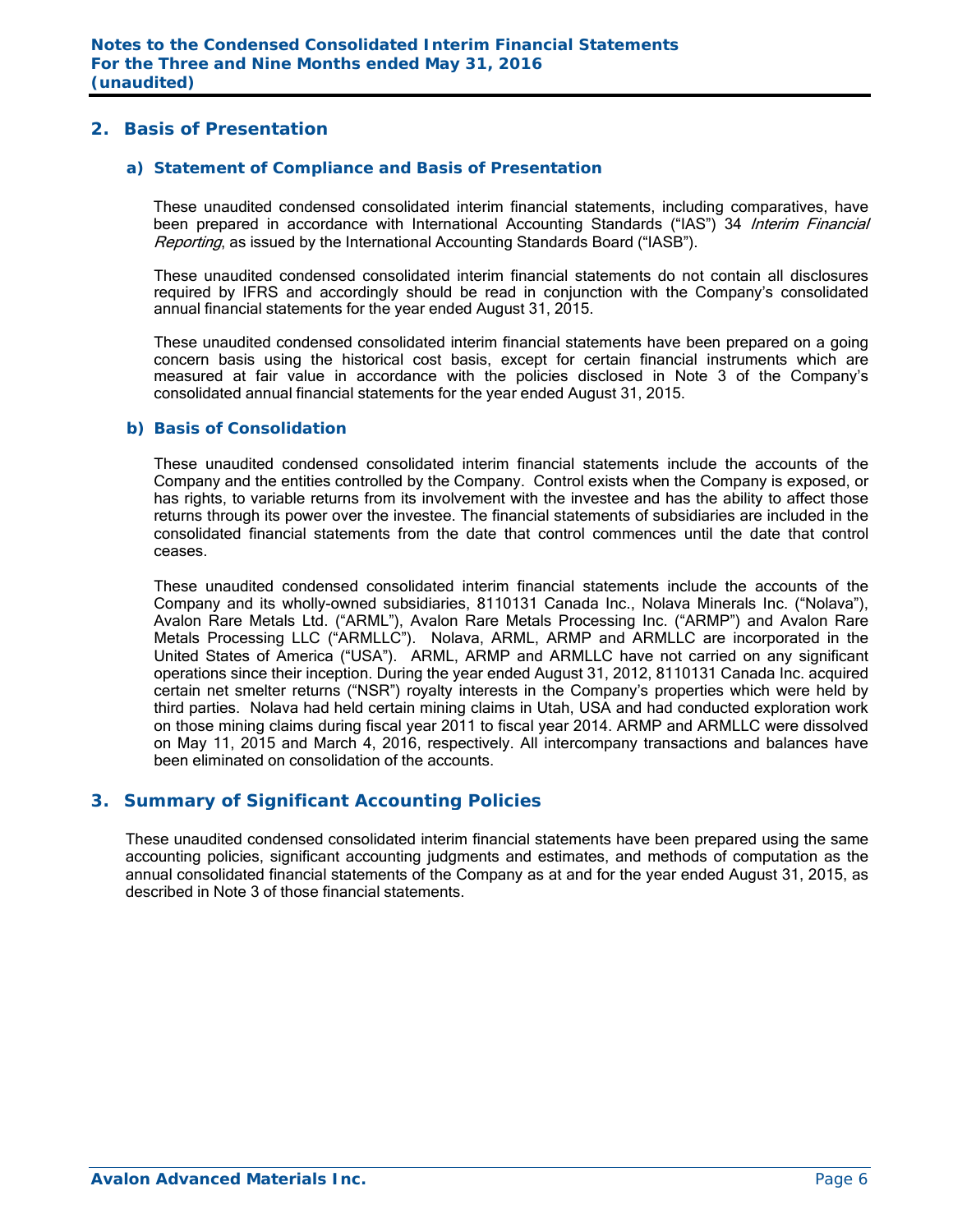#### **4. Recent Accounting Pronouncements**

The following pronouncements are issued but not yet effective:

#### *a) IFRS 9, Financial Instruments*

IFRS 9, Financial instruments ("IFRS 9") was issued by the IASB in July 2014 and will replace IAS 39, Financial Instruments: recognition and measurement ("IAS 39"). IFRS 9 utilizes a single approach to determine whether a financial asset is measured at amortized cost or fair value and a new mixed measurement model for debt instruments having only two categories: amortized cost and fair value. The approach in IFRS 9 is based on how an entity manages its financial instruments in the context of its business model and the contractual cash flow characteristics of the financial assets. Final amendments released in July 2014 also introduce a new expected loss impairment model and limited changes to the classification and measurement requirements for financial assets. IFRS 9 is effective for annual periods beginning on or after January 1, 2018. The Company is currently evaluating the impact of this standard and amendments on its consolidated financial statements.

#### *b) IFRS 15, Revenue from Contracts and Customers*

IFRS 15, Revenue from Contracts and Customers ("IFRS 15") was issued by the IASB in May 2014, and will replace IAS 18, Revenue, IAS 11, Construction Contracts, and related interpretations on revenue. IFRS 15 sets out the requirements for recognizing revenue that apply to all contracts with customers, except for contracts that are within the scope of the standards on leases, insurance contracts and financial instruments. IFRS 15 uses a control based approach to recognize revenue which is a change from the risk and reward approach under the current standard. Companies can elect to use either a full or modified retrospective approach when adopting this standard and it is effective for annual periods beginning on or after January 1, 2018. The Company is currently evaluating the impact of IFRS 15 on its consolidated financial statements.

#### *c) IFRS 16, Leases*

 IFRS 16, Leases ("IFRS 16") was issued by the IASB in January 2016, and will replace IAS 17 Leases. IFRS 16 specifies the methodology to recognize, measure, present and disclose leases. The standard provides a single lessee accounting model, requiring lessees to recognize assets and liabilities for all leases except for short-term leases and leases with low value assets. IFRS 16 substantially carries forward the lessor accounting requirements in IAS 17. IFRS 16 is effective for annual periods beginning on or after January 1, 2019, with early adoption permitted if IFRS 15 has also been adopted. A lessee will apply IFRS 16 to its leases either retrospectively to each prior reporting period presented; or retrospectively with the cumulative effect of initially applying IFRS 16 being recognized at the date of initial application. The Company is currently evaluating the impact of IFRS 16 on its consolidated financial statements.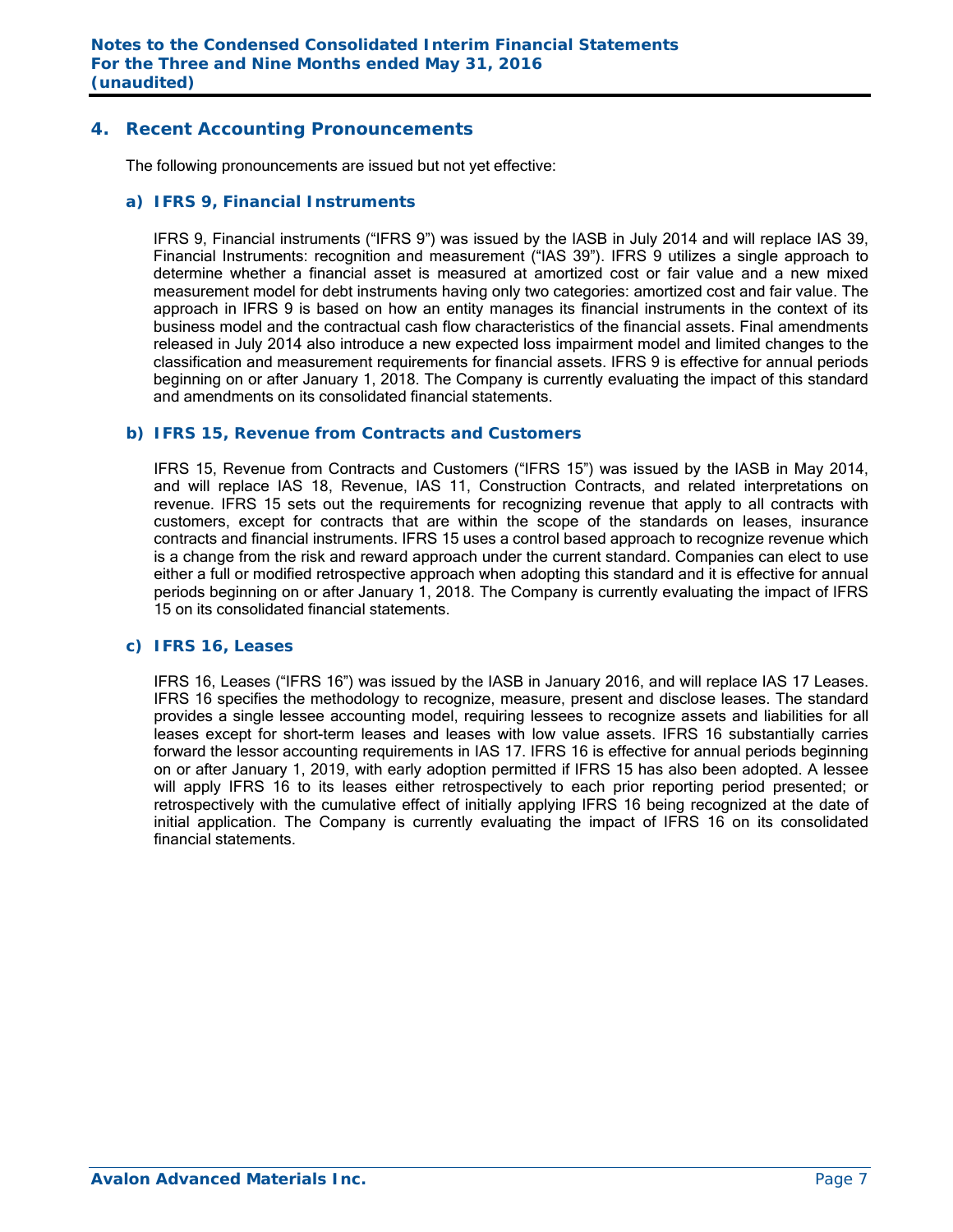# **5. Exploration and Evaluation Assets**

|                                         |   | September 1,<br>2015 | <b>Expenditures</b> | <b>Impairment</b><br>Loss | May 31,<br>2016 |
|-----------------------------------------|---|----------------------|---------------------|---------------------------|-----------------|
| For the Period                          |   |                      |                     |                           |                 |
| Separation Rapids Lithium Project (a)   |   | 5,637,890            | 1,376,265           | \$<br>$\sim$              | 7,014,155       |
| East Kemptville Tin-Indium Project (b)  |   | 3,148,165            | 1,744,902           |                           | 4,893,067       |
| Miramichi Tin Project (c)               |   | 202,925              | 56,606              |                           | 259,531         |
| Warren Township Anorthosite Project (d) |   |                      | 4,163               | (4, 163)                  |                 |
| Other (e)                               |   | 15.000               | -                   |                           | 15,000          |
|                                         | S | 9,003,980            | 3,181,936           | \$<br>(4, 163)            | 12, 181, 753    |

|                                         | September 1, |           |  |                     |   | Impairment |     | August 31, |
|-----------------------------------------|--------------|-----------|--|---------------------|---|------------|-----|------------|
|                                         |              | 2014      |  | <b>Expenditures</b> |   | Loss       |     | 2015       |
| For the year ended August 31, 2015      |              |           |  |                     |   |            |     |            |
| Separation Rapids Lithium Project (a)   |              | 5,089,720 |  | 548,170             | S | $\sim$     | \$  | 5,637,890  |
| East Kemptville Tin-Indium Project (b)  |              | 1,857,161 |  | 1,291,004           |   | $\sim$     |     | 3,148,165  |
| Miramichi Tin Project (c)               |              | 178,109   |  | 24,816              |   |            |     | 202,925    |
| Warren Township Anorthosite Project (d) |              |           |  | 6,425               |   | (6, 425)   |     |            |
| Other (e)                               |              | 15,000    |  |                     |   |            |     | 15,000     |
|                                         |              | 7,139,990 |  | 1,870,415           |   | (6, 425)   | \$. | 9,003,980  |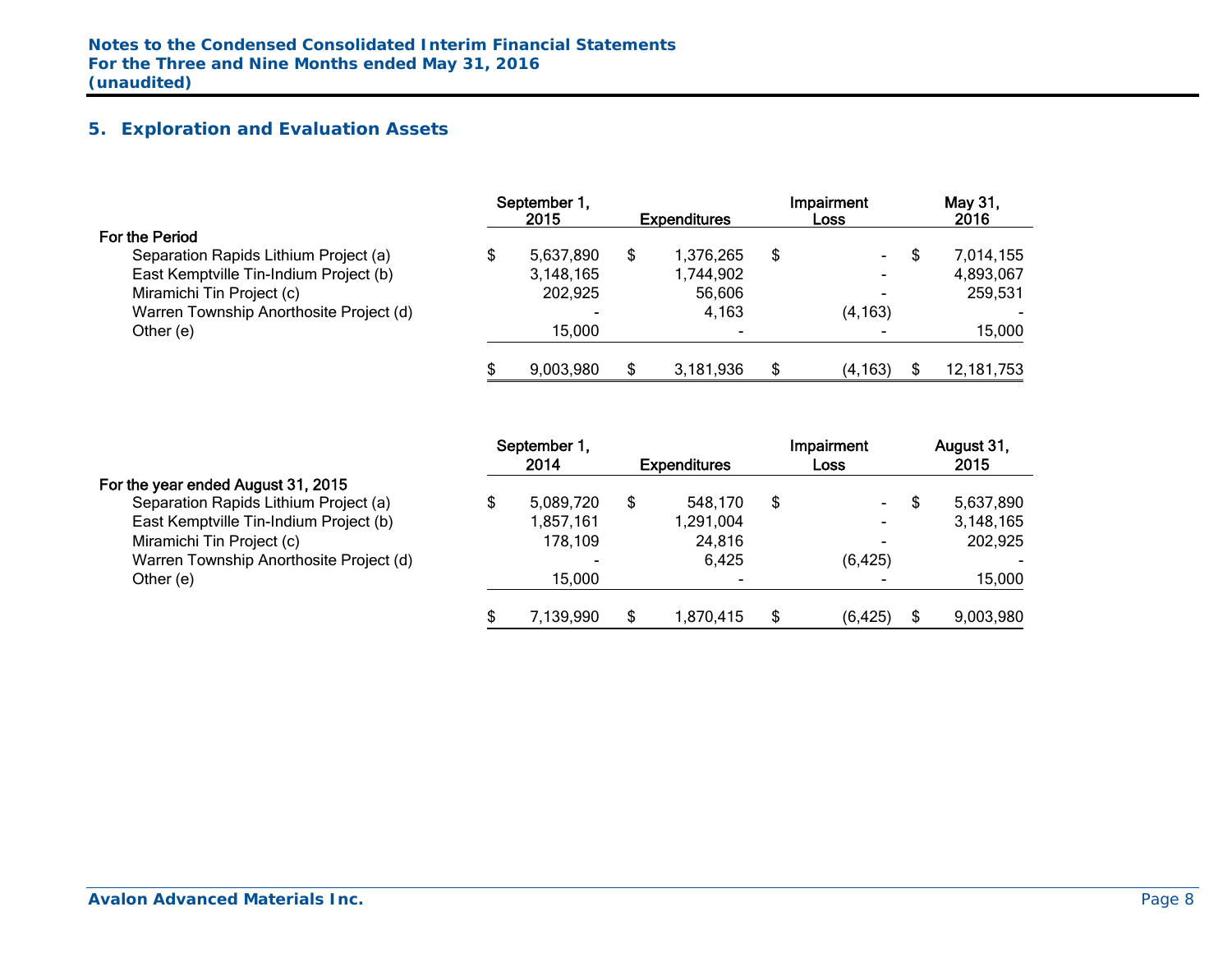## **5. Exploration and Evaluation Assets (continued)**

a) Separation Rapids Lithium Project, Ontario

The Company owns a 100% interest in certain claims and a mining lease in the Paterson Lake area of Ontario.

b) East Kemptville Tin-Indium Project, Nova Scotia

During the year ended August 31, 2007, the Company was granted a special exploration licence to search and prospect for all minerals except for coal, salt, potash and uranium within four claims in the East Kemptville area of Yarmouth, Nova Scotia. The special licence has been renewed multiple times since then.

During the quarter ended May 31, 2015, by Order in Council, the Government of Nova Scotia approved an application for a new Special Licence reflecting the entire original mine site. The current Special Licence has a term of three years beginning on February 2, 2015 and includes a requirement to incur \$5.25 million in expenditures over the three years including \$2,250,000 by January 31, 2017 (of which \$2,723,529 had been incurred by May 31, 2016).

The Company also has a number of regular exploration licences covering certain claims in the same proximity to the claims covered under the special exploration licence.

c) Miramichi Tin Project, New Brunswick

The Company owns a 100% interest in certain claims located in York County, New Brunswick, which were staked by the Company during the year ended August 31, 2012.

During the Period, the Company entered into an option letter agreement to earn a 100% interest (subject to a 2.0% NSR, which can be bought back for \$1.0 million) in certain mineral claims located in Charlotte County, New Brunswick. To keep the option in good standing, the Company is required to incur exploration expenditures of \$75,000 by October 28, 2016 (of which \$59,544 had been incurred as at May 31, 2016) and make cash payments totalling \$120,000 over five years (including \$10,000 by October 28, 2016).

d) Warren Township Anorthosite Project, Ontario

The Company owns a 100% interest in certain claims located near Foleyet, Ontario, which were staked by the Company during the year ended August 31, 2003. During the year ended August 31, 2013, the Company entered into a Mining Lease with the Province of Ontario under the Mining Act of Ontario covering these claims.

No substantial work has been carried out on the Warren Township project during the last five years and no work was planned or budgeted for fiscal 2016. In addition, no new potential customer has been identified for the project's calcium feldspar product. The current outlook as at May 31, 2016 for the Warren Township project remains unchanged. It is management's view that the fair value of this project has been significantly impaired and has estimated the recoverable amount of this project as at May 31, 2016 to be \$nil.

e) Other Resource Properties

The Company has a 100% interest in several claims in the Lilypad Lakes Tantalum Property, a 2.0% NSR interest in certain claims of the East Cedartree Gold Property located near Kenora, Ontario, and a 2.4% NSR interest in the Wolf Mountain Platinum-Palladium Project.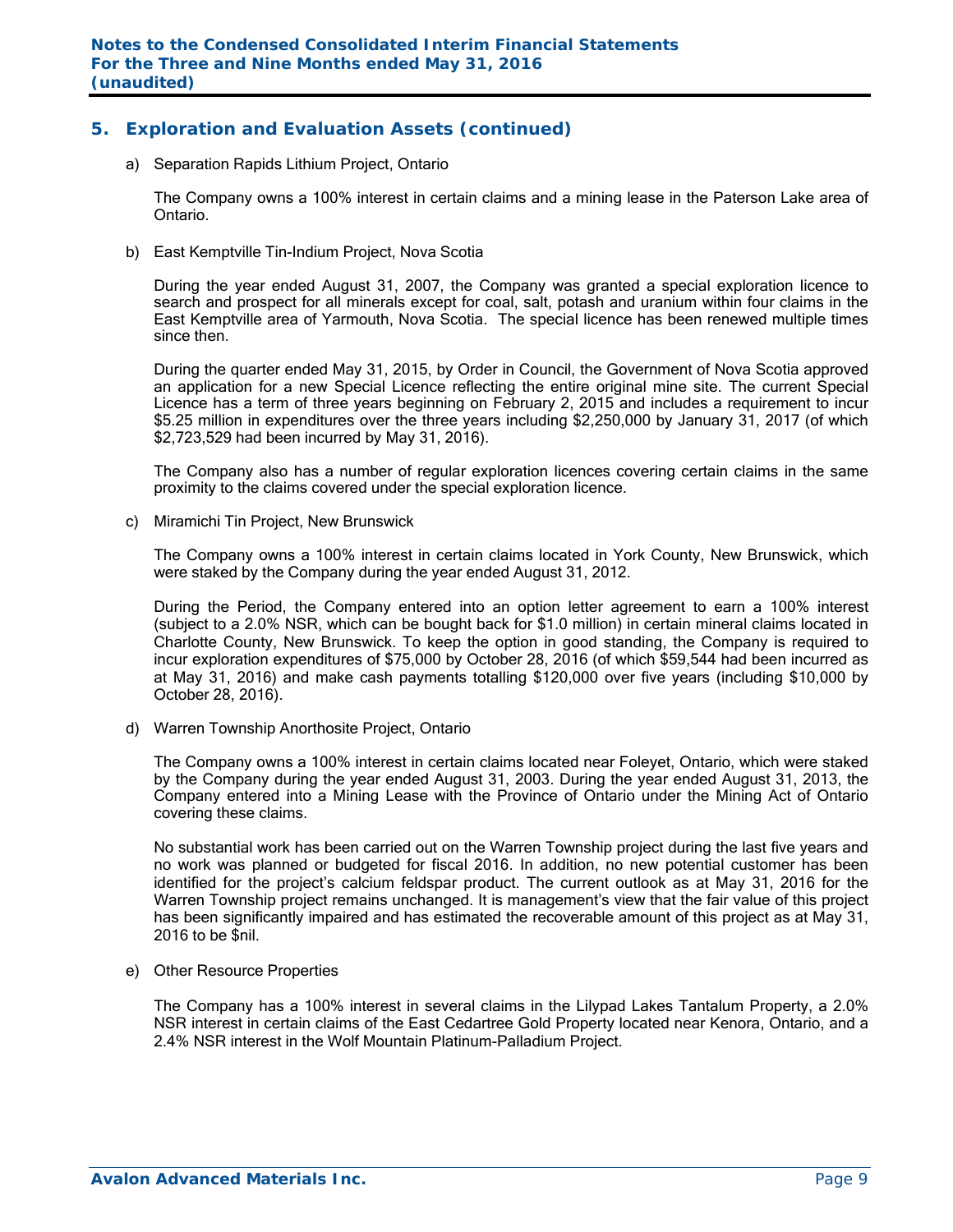# **6. Property, Plant and Equipment**

|                                 | Nechalacho<br><b>REE Project</b><br>(a) |               | Airstrip | Computer<br>and Office<br>Equipment | Land and<br><b>Building</b> | <b>Exploration</b><br>Equipment | Leasehold<br>Improvements | <b>Total</b>      |
|---------------------------------|-----------------------------------------|---------------|----------|-------------------------------------|-----------------------------|---------------------------------|---------------------------|-------------------|
| Cost                            |                                         |               |          |                                     |                             |                                 |                           |                   |
| As at September 1, 2014         | \$101,507,002                           | \$            | 646,860  | \$<br>330,659                       | \$                          | \$<br>671,583                   | \$<br>98,796              | 103,254,900<br>\$ |
| <b>Additions</b>                | 1,615,243                               |               |          |                                     | 74,455                      | 9,301                           |                           | 1,698,999         |
| <b>Disposals</b>                |                                         |               |          | (29, 103)                           |                             |                                 | (4,202)                   | (33, 305)         |
| As at August 31, 2015           | 103,122,245                             |               | 646,860  | 301,556                             | 74,455                      | 680,884                         | 94,594                    | 104,920,594       |
| <b>Additions</b>                | 276,429                                 |               |          |                                     |                             |                                 |                           | 276,429           |
| <b>Disposals</b>                |                                         |               |          |                                     |                             |                                 |                           |                   |
| As at May 31, 2016              | \$103,398,674                           | \$            | 646,860  | \$<br>301,556                       | \$<br>74,455                | \$<br>680,884                   | \$<br>94,594              | \$105,197,023     |
| <b>Accumulated Depreciation</b> |                                         |               |          |                                     |                             |                                 |                           |                   |
| As at September 1, 2014         | \$<br>$\blacksquare$                    | \$            | 163,390  | \$<br>213,538                       | \$<br>$\sim$                | \$<br>510,770                   | \$<br>63,303              | \$<br>951,001     |
| Depreciation expense            |                                         |               | 28,788   | 39,550                              | 537                         | 48,649                          | 15,775                    | 133,299           |
| <b>Disposals</b>                |                                         |               |          | (26, 793)                           |                             |                                 | (4, 202)                  | (30, 995)         |
| As at August 31, 2015           |                                         |               | 192,178  | 226,295                             | 537                         | 559,419                         | 74,876                    | 1,053,305         |
| Depreciation expense            |                                         |               | 19,864   | 16,880                              | 2,417                       | 27,330                          | 11,832                    | 78,323            |
| Disposals                       |                                         |               |          |                                     |                             |                                 |                           |                   |
| As at May 31, 2016              | \$<br>$\sim$ 10 $\pm$                   | $\frac{1}{2}$ | 212,042  | \$<br>243,175                       | \$<br>2,954                 | \$<br>586,749                   | \$<br>86,708              | \$<br>1,131,628   |
| <b>Net Book Value</b>           |                                         |               |          |                                     |                             |                                 |                           |                   |
| As at August 31, 2015           | \$103,122,245                           | \$            | 454,682  | \$<br>75,261                        | \$<br>73,918                | \$<br>121,465                   | \$<br>19,718              | \$103,867,289     |
| As at May 31, 2016              | 103,398,674                             | \$            | 434,818  | \$<br>58,381                        | \$<br>71,501                | \$<br>94,135                    | \$<br>7,886               | \$<br>104,065,395 |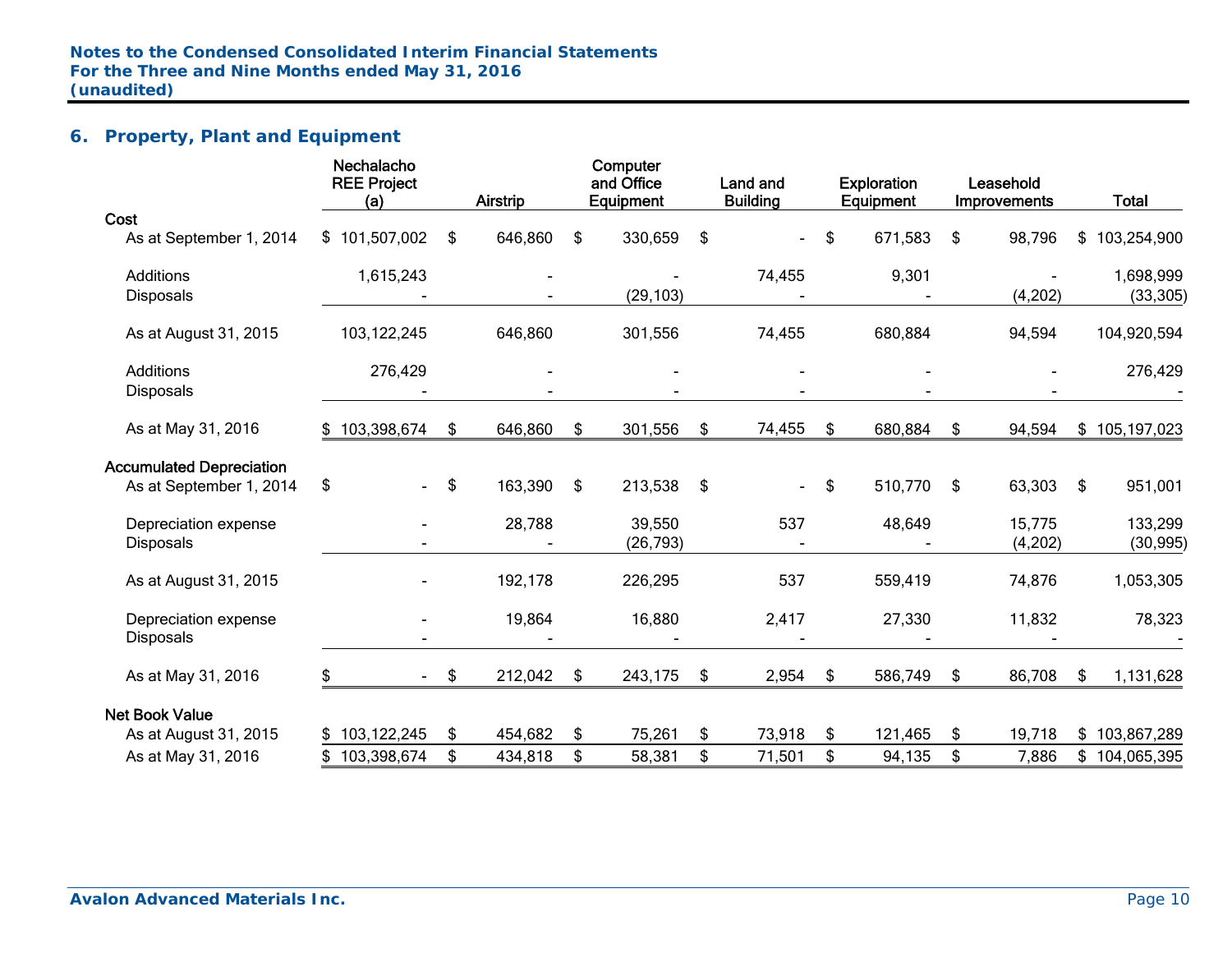## **6. Property, Plant and Equipment (continued)**

a) Nechalacho REE Project, Northwest Territories

During the year ended August 31, 2005, the Company acquired a 100% interest in five mining leases covering the Nechalacho rare earth elements deposit ("Nechalacho Deposit") located at Thor Lake in the Mackenzie Mining District of the Northwest Territories. In addition, three mineral claims were staked in 2009 to cover favourable geology to the west of the mining leases.

The property was subject to two underlying net smelter returns ("NSR") royalty agreements, one for a 3.0% royalty and one for a 2.5% royalty. During the year ended August 31, 2012, the Company bought out the 3.0% NSR royalty for a cash payment of \$2.0 million. The remaining 2.5% NSR royalty can be bought back at the principal amount of \$150,000 compounded annually at the average Canadian prime rate from May 2, 1982 to the buyback date, which currently approximates \$1.4 million.

During the year ended August 31, 2012, the Company entered into an accommodation agreement (the "Accommodation Agreement") with the Deninu K'ue First Nation ("DKFN"). The DKFN is one of three Akaitcho bands who have used, occupied and have constitutionally protected aboriginal rights with respect to the lands on which the Nechalacho Deposit in the Northwest Territories is located.

The Accommodation Agreement provides for business and employment opportunities for the DKFN related to the Nechalacho Deposit and associated facilities in the Northwest Territories and contains measures to mitigate environmental and cultural impacts that may result from the project development. The Accommodation Agreement also commits the DKFN to supporting timely completion of the environmental assessment, permitting and development processes of the Nechalacho REE Project, and provides for the DKFN to participate in the project economics.

In conjunction with the Accommodation Agreement, the Company had issued an aggregate of 10,000 common shares of the Company and agreed to grant an aggregate of 50,000 non-transferrable common share purchase warrants of the Company to the DKFN. The common shares are subject to certain contractual restrictions on transfer pending receipt of certain regulatory permits and approvals for the Nechalacho REE Project. As at May 31, 2016, the Company has issued 40,000 warrants with a weighted average exercise price of \$0.73 per share to the DKFN and these warrants have a weighted average remaining contract life of 2.7 years. The remaining 10,000 warrants will be issued on the next anniversary of the effective date (July 31, 2016) of the Accommodation Agreement. These warrants will have a term of five years and will have an exercise price based on the then current market price of the Company's common shares at the date of issue of the warrants, and will be subject to statutory restrictions on resale.

#### **7. Deferred Flow-Through Share Premium**

A summary of the changes in the deferred flow-through share premium amount is set out below:

| Balance - September 1, 2014                            | \$            |
|--------------------------------------------------------|---------------|
| Increase relating to flow-through common shares issued | 641,397       |
| Decrease relating to CEE incurred                      | (347, 589)    |
| Balance - August 31, 2015                              | 293,808       |
| Increase relating to flow-through common shares issued | 218,949       |
| Decrease relating to CEE incurred                      | (328, 413)    |
| Balance - May 31, 2016                                 | 184,344<br>\$ |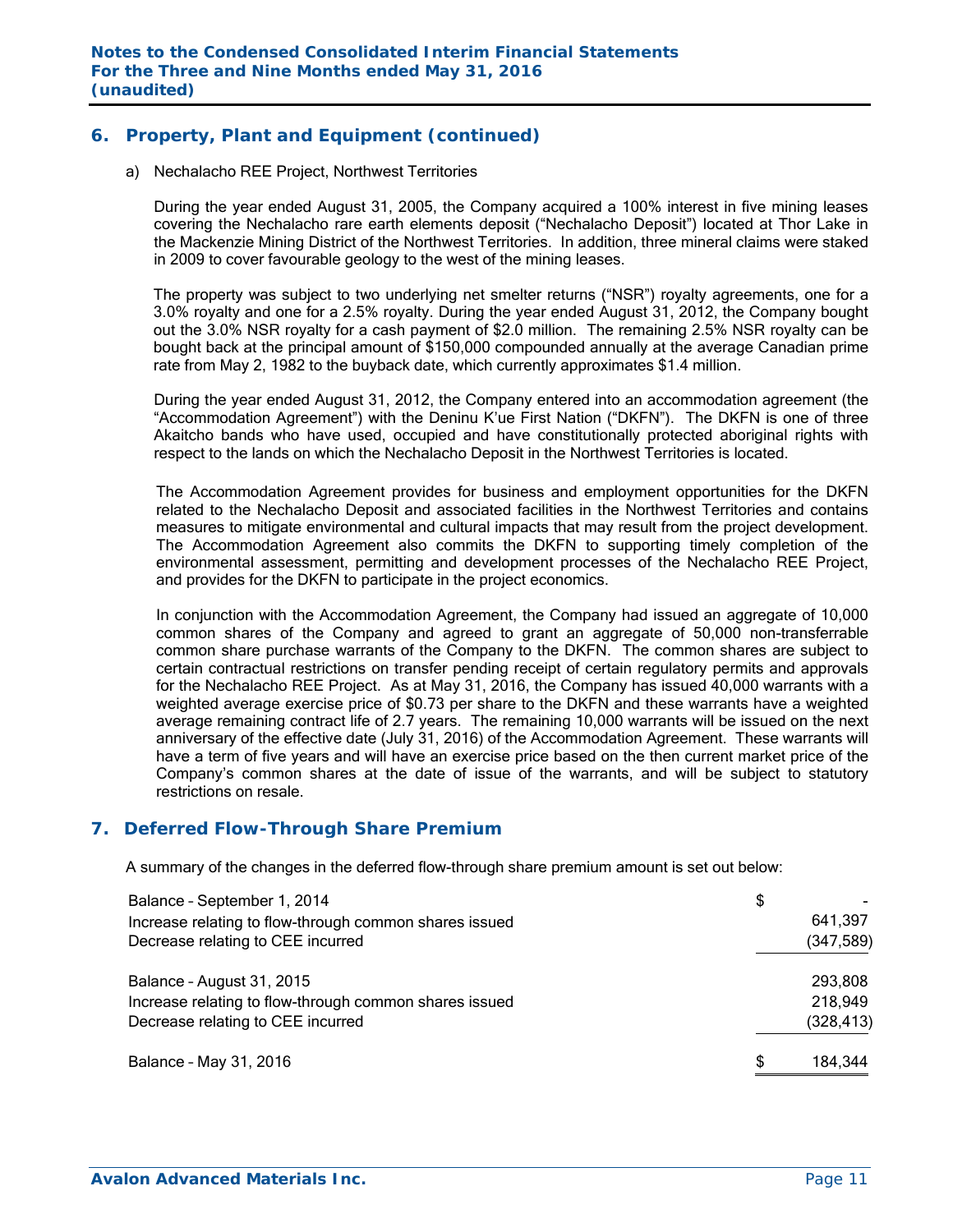## **8. Warrants Denominated in Foreign Currency**

The following table reconciles the outstanding warrants (with an exercise price in a currency that is not the functional currency of the Company) to purchase common shares of the Company at the beginning and end of the respective reporting periods:

|                                                       | <b>Number</b><br>of Warrants | Amount                   |
|-------------------------------------------------------|------------------------------|--------------------------|
| Balance - September 1, 2014<br>Decrease in fair value | 6,466,513                    | 1,720,622<br>(1,431,765) |
| Balance - August 31, 2015<br>Increase in fair value   | 6,466,513                    | 288.857<br>322,372       |
| Balance - May 31, 2016                                | 6,466,513                    | 611,229                  |

These warrants are denominated in US\$ and each warrant is exercisable into a common share of the Company at the original exercise price of US\$0.56 per share until June 13, 2021 ("US\$ Warrant") and is subject to certain anti-dilution provisions, which may reduce the exercise price, with a floor of US\$0.5095 per share. The adjusted exercise price as calculated by the anti-dilution provisions as at May 31, 2016 is US\$0.5223.

In accordance with IAS 32 Financial Instruments: Presentation and IAS 39 Financial Instruments: Recognition and Measurement, the fair value of these warrants had been classified as a financial liability at fair value through profit or loss and recorded at fair value at the time of issuance, and are re-measured at each financial statement reporting date. The fair value of these warrants has been re-measured as at May 31, 2016 using the Black-Scholes pricing model with the following assumptions: expected dividend yield of Nil; risk free interest rate of 0.74%; expected life of 5.0 years; and expected volatility of 73%, and the resulting change in value has been recorded as increase in fair value of warrants denominated in foreign currency in the statement of comprehensive loss.

#### **9. Share Capital**

#### *a) Authorized*

The Company is presently authorized to issue an unlimited number of common shares without par value. The Company is also authorized to issue up to 25,000,000 preferred shares without par value, of which none have been issued.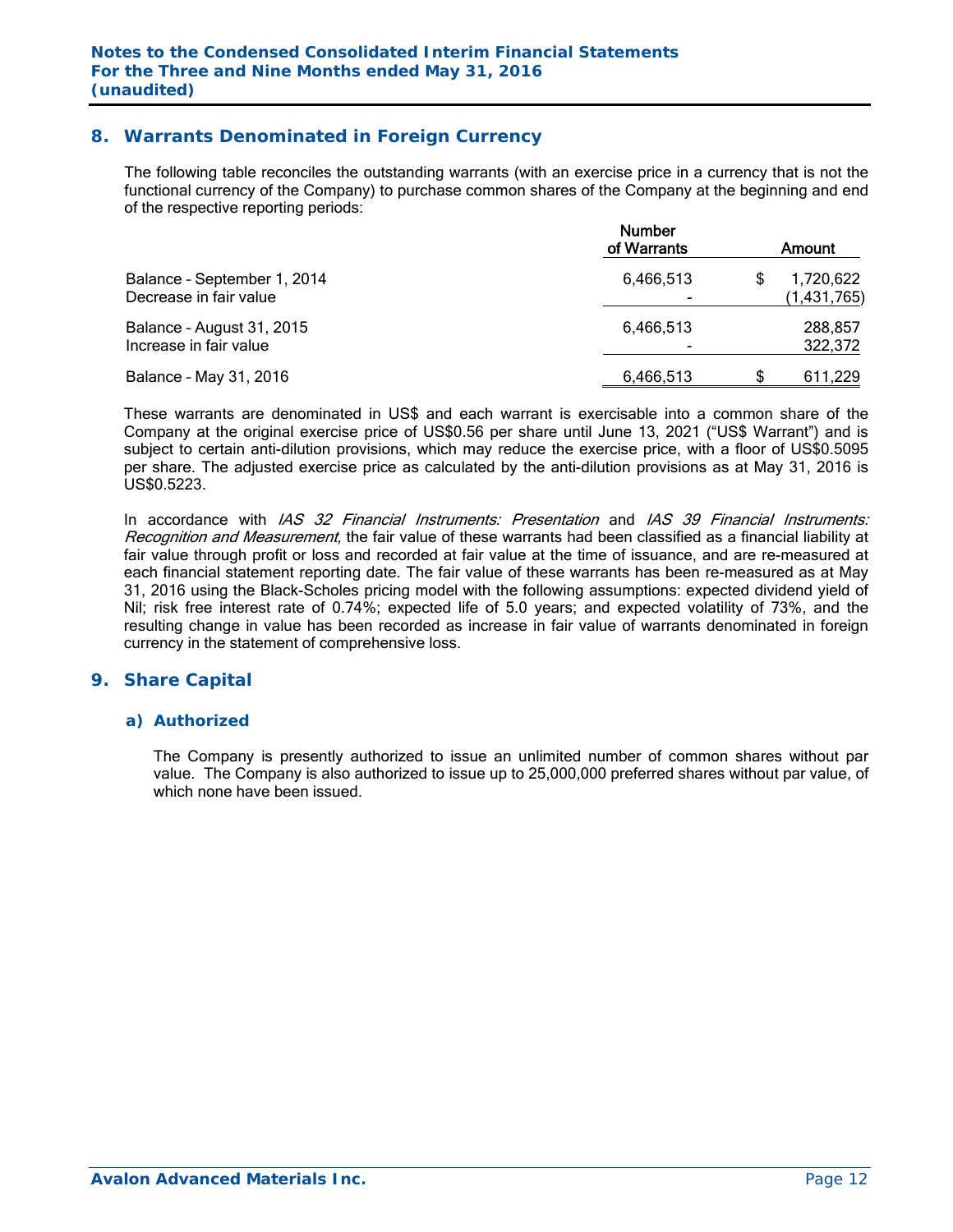#### *b) Common Shares Issued and Outstanding*

|                                               | <b>Number</b> | Amount            |
|-----------------------------------------------|---------------|-------------------|
| Balance - September 1, 2014                   | 126,343,686   | \$<br>158,553,485 |
| Issued pursuant to:                           |               |                   |
| equity offerings                              | 26,391,796    | 7,936,631         |
| exercise of options                           | 50,000        | 15,282            |
| Issuance costs - cash                         |               | (1,075,249)       |
| Issuance costs - compensation warrants issued |               | (92, 761)         |
| Price premium of flow-through shares issued   |               | (641, 397)        |
| Balance - August 31, 2015                     | 152,785,482   | S<br>164,695,991  |
| Issued pursuant:                              |               |                   |
| equity offerings (i), (ii), (iii), (iv)       | 26,253,724    | 2,826,056         |
| exercise of warrants                          | 125,000       | 21,799            |
| Exercise of brokers' compensation warrants    | 180,000       | 32,287            |
| Issuance costs - cash                         |               | (150, 174)        |
| Issuance costs - compensation warrants issued |               | (43, 491)         |
| Price premium of flow-through shares issued   |               | (233,400)         |
| Balance - May 31, 2016                        | 179,344,206   | \$167,149,068     |

i) During the year ended August 31, 2014, the Company entered into a sales agreement (the "Sales Agreement") with Cowen and Company, LLC ("Cowen"), pursuant to which the Company could, at its discretion and from time to time during the term of the Sales Agreement, sell, through Cowen, as agent and/or principal, such number of the Company's common shares as would result in aggregate gross proceeds to the Company of up to US\$25,000,000. Sales of common shares could be made through "at the market" issuances on the NYSE MKT at the market price prevailing at the time of each sale, and, as a result, prices varied.

The Company filed a prospectus supplement, dated September 24, 2013, pursuant to which the Company could issue up to US\$8,100,000 in common shares using the Sales Agreement (each prospectus supplement is limited to 10% of the market value of the Company at the end of the month prior to filing) (the "First Supplement").

The Company could pay Cowen a commission, or allowed a discount, equal to 3.0% of the gross proceeds of all common shares sold under the Sales Agreement.

Pursuant to the Sales Agreement, as at August 31, 2015, the Company had issued 9,428,180 common shares for gross proceeds of \$3,855,388 (US\$3,439,916) and paid cash commissions totaling \$115,661 (US\$103,197). During the year ended August 31, 2014, the Company had also incurred other costs (primarily related to the preparation of the Sales Agreement and the First Supplement) of \$399,032, of which \$381,775 had been recognized as share issuance costs as at August 31, 2015, and the balance of \$17,257 was recorded as prepaid transaction costs.

During the Period, the Company has issued 1,553,724 common shares for gross proceeds of \$248,086 (US\$187,696) pursuant to the Sales Agreement and paid cash commissions totaling \$7,443 (US\$5,631). The Company has recognized the balance of the prepaid transaction costs of \$17,257 as share issuance costs.

The Sales Agreement expired in October 2015.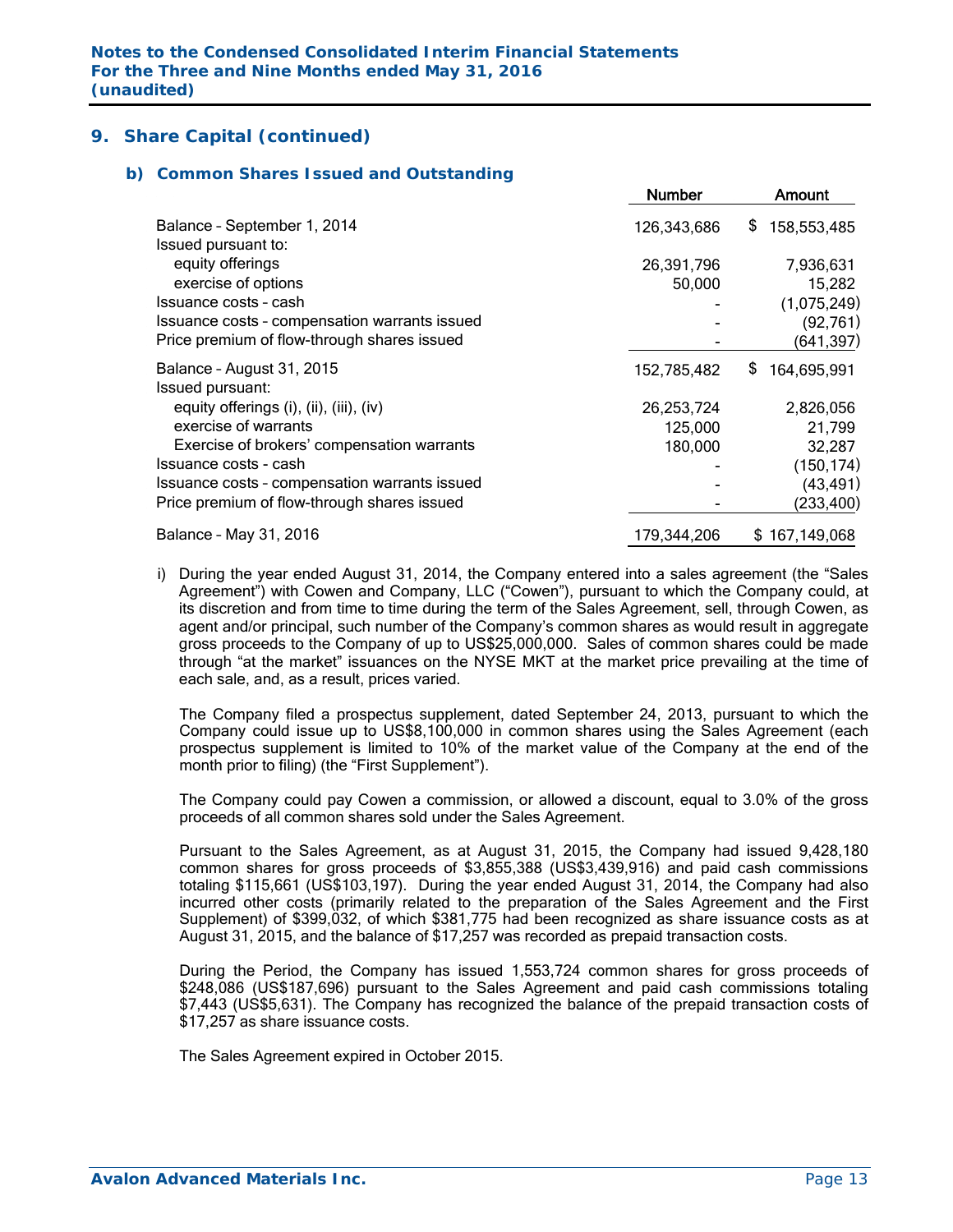ii) On December 24, 2015, the Company completed a private placement (the "Private Placement") and issued 6,000,000 flow-through units ("Flow-Through Unit") at \$0.125 per unit (the "Unit Price") for gross proceeds of \$750,000. Each Flow-Through Unit consists of one flow-through common share and one-half of one non-transferrable common share purchase warrant. Each whole warrant entitles the holder to purchase one common share of the Company at a price of \$0.175 per share, until December 24, 2017.

The fair value of the warrant component of the Flow-Through Unit was estimated at \$0.0196 and the fair value of the flow-through feature of the Flow-Through Unit was estimated at \$0.0313. Using the relative fair value method, the Flow-Through Unit price of \$0.125 was allocated between the share component, the warrant component and the flow-through feature as follows: \$0.0917, \$0.0128, and \$0.0205, respectively.

The fair value of the warrant was estimated using the Black-Scholes pricing model, with the following assumptions: expected dividend yield of Nil; risk free interest rate of 0.48%; expected life of 2.0 years; and expected volatility of 64%. The fair value of the flow-through feature ( flow-through share premium) is estimated by multiplying the CEE amount to be renounced per Flow-Through Unit of \$0.1249 by the Company's current tax rate of 25.1%.

In connection with the Private Placement, the Company paid cash commission of \$45,000, incurred other issuance costs of \$23,541 and issued 360,000 non-transferrable compensation warrants. Each compensation warrant entitles the holder to purchase one common share of the Company at an exercise price of \$0.125 per share until December 24, 2017. The estimated fair value of the compensation warrants totaled \$19,573. The fair values of these compensation warrants were estimated using the Black-Scholes pricing model, with the following assumptions: expected dividend yield of Nil; risk free interest rate of 0.48%; expected life of 2.0 years; and expected volatility of 64%.

Cash issuance costs and the estimated fair value of the compensation warrants were allocated on a pro-rata basis between the three components of the Flow-Through Unit.

The total flow-through share premium of \$108,549 (net of issuance costs of \$14,451) was recorded as a deferred flow-through share premium liability on the consolidated statement of financial position on December 24, 2015.

iii) On March 11, 2016, the Company completed a private placement and issued 13,700,000 units ("Unit") at a price of \$0.10 per Unit for gross proceeds of \$1,370,000, of which 1,000,000 Units were issued to Mr. Donald Bubar, a director and President and CEO of the Company. Each Unit consists of one common share and one-half of one non-transferrable common share purchase warrant. Each whole warrant entitles the holder to purchase one common share of the Company at a price of \$0.15 per share, until March 11, 2018, or if at any time following September 11, 2016, the closing price of the common shares on the TSX is \$0.25 or higher for a period of twenty consecutive trading days, the Company may, by notice to the holder reduce the expiry date of the warrants to not less than 30 days from the date of such notice (the "Accelerated Expiry Date").

 Of the Unit price of \$0.10, \$0.0871 was allocated to the common share component of the Unit and the balance of \$0.0129 was allocated to the warrant component of the Unit. These values were allocated on a pro rata basis based on the closing trading price of the Company's common shares on the TSX on the date the terms of the private placement were finalized, which was \$0.14, and the estimated fair value of a whole warrant of \$0.0208. The fair value of the warrant was estimated using the Black-Scholes pricing model, with the following assumptions: expected dividend yield of Nil; risk free interest rate of 0.50%; expected life of 1.0 years; and expected volatility of 82%.

In connection with the private placement, the Company paid finders' fees of \$30,000, incurred other issuance costs of \$17,864 and issued 300,000 non-transferrable finder's compensation warrants. Each finder's compensation warrant entitles the holder to purchase one common share of the Company at an exercise price of \$0.11 per share until the earlier of March 11, 2018 or the Accelerated Expiry Date. The estimated fair value of the compensation warrants totaled \$26,671.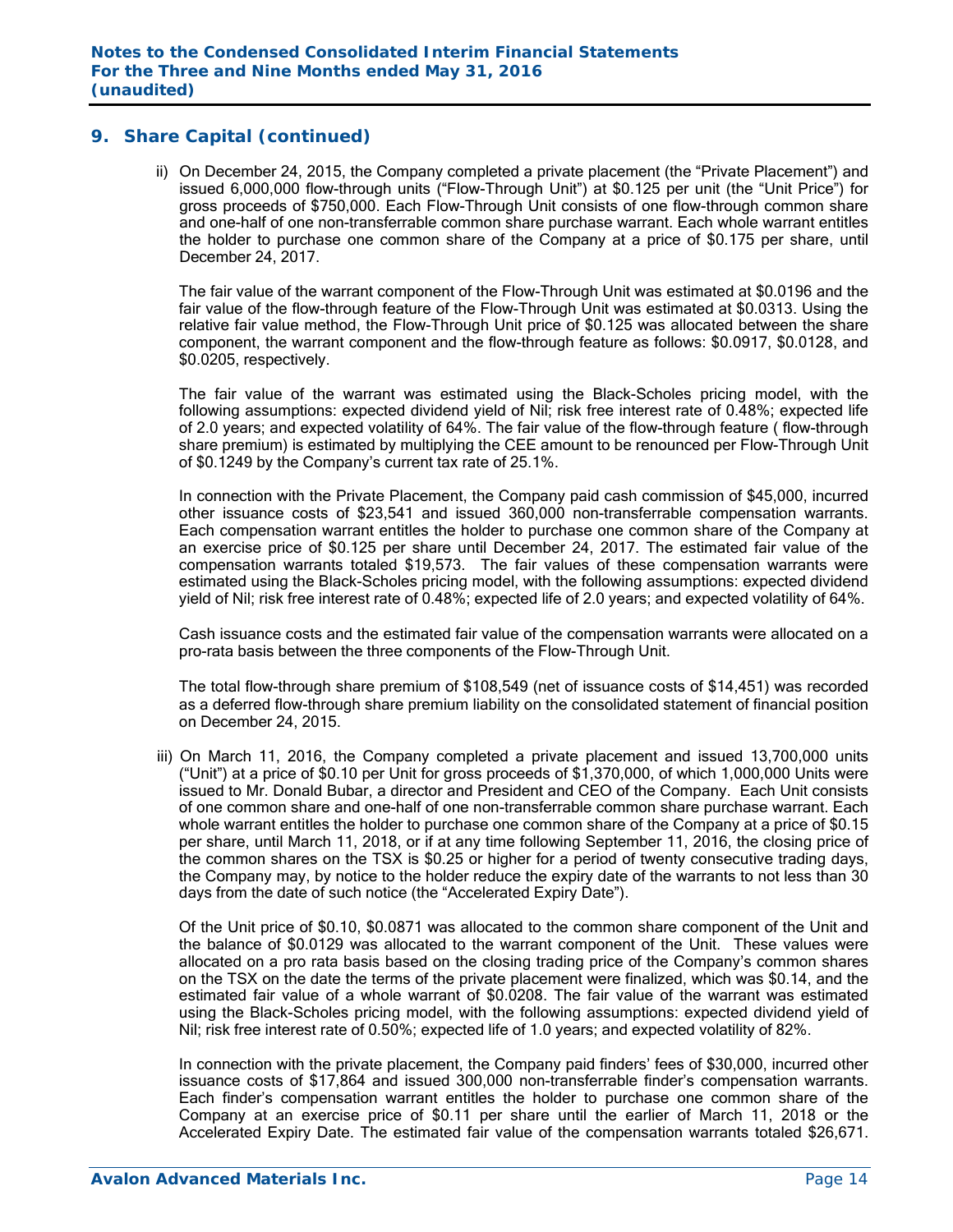The fair values of these compensation warrants were estimated using the Black-Scholes pricing model, with the following assumptions: expected dividend yield of Nil; risk free interest rate of 0.50%; expected life of 1.0 years; and expected volatility of 82%.

Cash issuance costs and the estimated fair value of the compensation warrants were allocated on a pro-rata basis between the two components of the Unit.

iv) On March 29, 2016, the Company completed a private placement and issued 3,000,000 flowthrough units ("FT Unit") at a price of \$0.175 per FT Unit and 2,000,000 units ("Non-FT Unit") at a price of \$0.125 per Non-FT Unit for gross proceeds of \$775,000. Each FT Unit consists of one flowthrough common share and one-half of one non-transferrable common share purchase warrant ("FT Warrant"). Each whole FT Warrant entitles the holder to purchase one common share of the Company at a price of \$0.20 per share until March 29, 2018, or if at any time following September 29, 2016, the closing price of the common shares on the TSX is \$0.25 or higher for a period of twenty consecutive trading days, the Company may, by notice to the holder reduce the expiry date of the warrants to not less than 30 days from the date of such notice ("Expiry Date"). Each Non-FT Unit consists of one common share and one-half of one non-transferrable common share purchase warrant (Non-FT Warrant"). Each whole Non-FT Warrant entitles the holder to purchase one common share of the Company at a price of \$0.175 per share until the Expiry Date.

The fair value of the warrant component of the F-T Unit was estimated at \$0.0147 and the fair value of the flow-through feature of the FT Unit was estimated at \$0.0439. Using the relative fair value method, the FT Unit price of \$0.175 was allocated between the share component, the warrant component and the flow-through feature as follows: \$0.1259, \$0.0123, and \$0.0368, respectively.

The fair value of the FT Warrant was estimated using the Black-Scholes pricing model, with the following assumptions: expected dividend yield of Nil; risk free interest rate of 0.50%; expected life of 1.0 years; and expected volatility of 74%. The fair value of the flow-through feature (flow-through share premium") is estimated by multiplying the CEE amount to be renounced per FT Unit of \$0.1749 by the Company's current tax rate of 25.1%.

 Of the Non-FT Unit price of \$0.125, \$0.1117 was allocated to the common share component of the Non-FT Unit and the balance of \$0.0133 was allocated to the warrant component of the Non-FT Unit. These values were allocated on a pro rata basis based on the closing trading price of the Company's common shares on the TSX on the date the terms of the private placement were finalized, which was \$0.15, and the estimated fair value of a whole Non-FT Warrant of \$0.0356. The fair value of the Non-FT Warrant was estimated using the Black-Scholes pricing model, with the same assumptions as for the FT Warrant.

In connection with the issuance of the FT Units, the Company paid finders' fees of \$31,500 and issued 180,000 non-transferrable finder's compensation warrants. Each finder's compensation warrant entitles the holder to purchase one common share of the Company at an exercise price of \$0.175 per share until March 29, 2018. The estimated fair value of the compensation warrants totaled \$8,203. The fair values of these compensation warrants were estimated using the Black-Scholes pricing model, with the following assumptions: expected dividend yield of Nil; risk free interest rate of 0.51%; expected life of 2.0 years; and expected volatility of 72%.

The Company also incurred other issuance costs of \$14,263 relating to the private placement.

Cash issuance costs and the estimated fair value of the compensation warrants totaling \$50,397 were allocated on a pro-rata basis between the three components of the FT Unit, The balance of the cash issuance costs of \$3,569 were allocated on a pro-rata basis between the two components of the Non-FT Unit.

The total flow-through share premium of \$110,400 was recorded as a deferred flow-through share premium liability on the consolidated statement of financial position on March 29, 2016.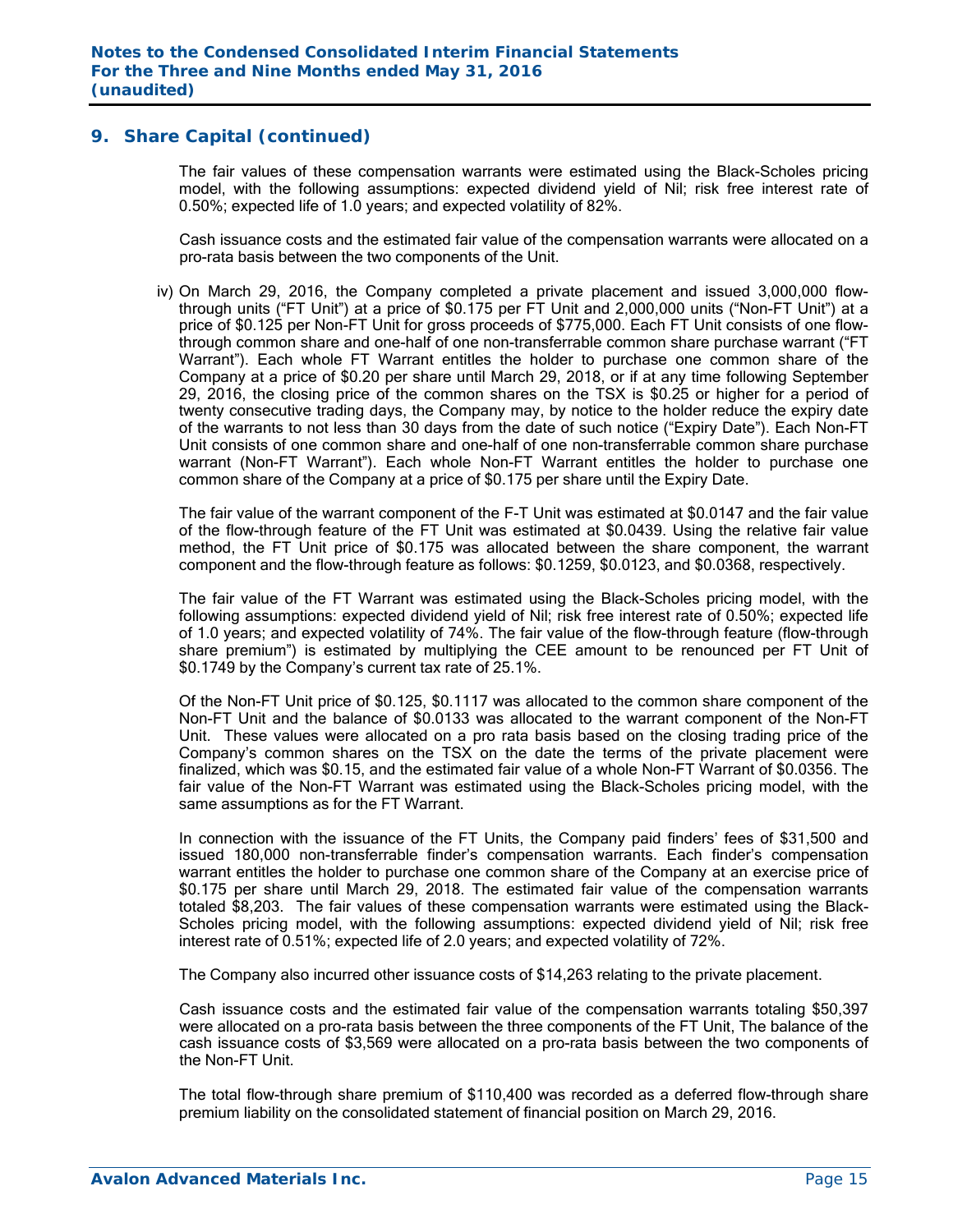#### *c) Warrants*

The following table reconciles the warrants outstanding to purchase common shares of the Company at the beginning and end of the respective reporting periods:

|                                                                                                     | <b>Number</b><br>of Warrants   | Weighted<br>Average<br><b>Exercise Price</b> |                |  |  |
|-----------------------------------------------------------------------------------------------------|--------------------------------|----------------------------------------------|----------------|--|--|
| Balance - September 1, 2014<br>Issued pursuant to equity offerings                                  | $1,252,500^{(1)}$<br>2,215,985 | \$                                           | 0.607<br>0.425 |  |  |
| <b>Issued pursuant to Accommodation Agreement</b>                                                   | 10,000                         |                                              | 0.210          |  |  |
| Balance - August 31, 2015                                                                           | $3,478,485^{(1)}$              |                                              | 0.490          |  |  |
| Issued pursuant to equity offerings                                                                 | 12,350,000                     |                                              | 0.164          |  |  |
| Exercised                                                                                           | (125,000)                      |                                              | 0.150          |  |  |
| Balance - May 31, 2016<br>$^{(1)}$ Does not include the 6,466,513 US\$ Warrants as disclosed below. | $15,703,485^{(1)}$             | \$                                           | 0.237          |  |  |

The outstanding warrants have a weighted average remaining contract life of 1.5 years.

The warrants reserve, included as a component of the consolidated statement of changes in equity, relates to equity settled instruments issued by the Company to various stakeholders.

As disclosed in Note 8, the Company also has 6,466,513 US\$ Warrants outstanding as at May 31, 2016, with an adjusted exercise price of US\$0.5223 per share. These US\$ Warrants are exercisable until June 13, 2021.

The Company is also required to issue the following warrants:

- i) as disclosed in Note 6(a), issue 10,000 warrants to the DKFN on the next anniversary of the effective date of the Accommodation Agreement (July 31, 2016); and
- ii) issue 20,000 warrants to the Northwest Territory Métis Nation in two equal installments of 10,000 warrants upon the Nechalacho REE Project meeting certain milestones.

#### *d) Share Based Payments*

The shareholders have approved a Stock Option Plan (the "Plan") that provides for the issue of up to 10% of the number of issued and outstanding common shares of the Company to eligible employees, directors and service providers of the Company.

The Plan authorizes the granting of options to purchase common shares of the Company at a price equal to or greater than the closing price of the shares on either the trading day prior to the grant or the day of the grant. The options generally vest over a period of up to four years, and generally have a term of two to five years (but can have a maximum term of up to 10 years).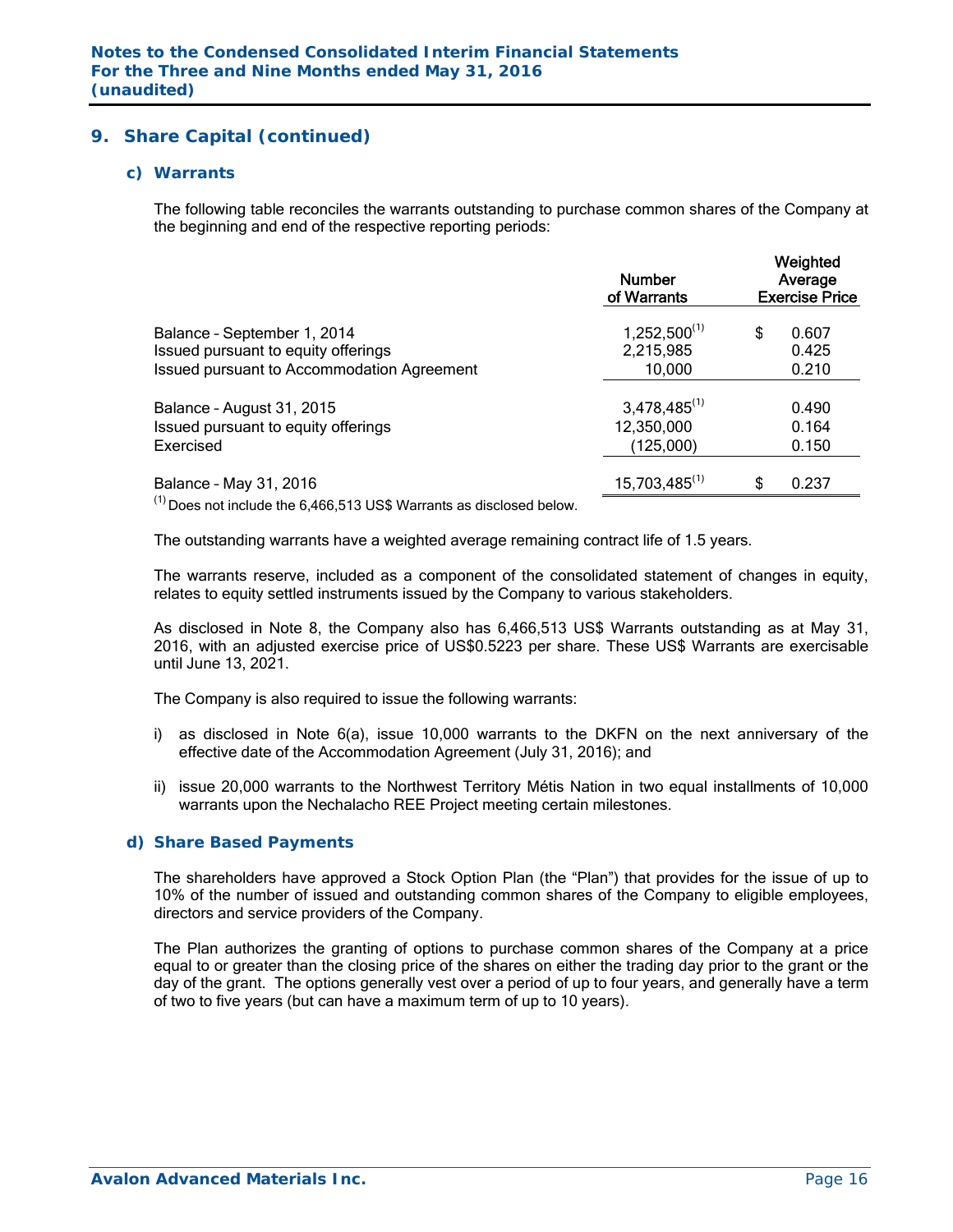The following table reconciles the stock options outstanding at the beginning and end of the respective reporting periods:

|                                                                             | <b>Number</b><br>of Options                                    | Weighted<br>Average<br><b>Exercise Price</b> |  |  |  |
|-----------------------------------------------------------------------------|----------------------------------------------------------------|----------------------------------------------|--|--|--|
| Balance - September 1, 2014<br>Granted<br>Exercised<br>Expired<br>Forfeited | 8,630,250<br>2,620,000<br>(50,000)<br>(1,200,250)<br>(225,000) | \$<br>2.02<br>0.27<br>0.22<br>1.94<br>2.51   |  |  |  |
| Balance - August 31, 2015<br>Granted<br><b>Expired</b><br>Forfeited         | 9,775,000<br>1,555,000<br>(525,000)<br>(150,000)               | \$<br>1.56<br>0.13<br>6.35<br>2.13           |  |  |  |
| Balance - May 31, 2016                                                      | 10,655,000                                                     | \$<br>1.11                                   |  |  |  |

As at May 31, 2016, there were 7,731,250 options vested (August 31, 2015 – 6,570,000) with an average exercise price of \$1.30 (August 31, 2015 - \$1.89).

The share based payments reserve, included as a component of the consolidated statement of changes in equity, relates to equity settled compensation options issued by the Company to its directors, officers, employees and consultants.

The estimated fair value of options earned during the Period was \$364,549 (2015 - \$780,107), of which \$5,583 (2015 - \$90,617) was capitalized to property, plant and equipment, \$85,633 (2015 - \$53,688) was capitalized as exploration and evaluation assets, \$728 (2015 - \$2,710) was charged to operations as general exploration expenses with the balance of \$272,605 (2015 - \$633,092) charged to operations as share based compensation expense.

The fair value of each option granted is estimated at the time of grant using the Black-Scholes optionpricing model. The Black-Scholes option-pricing model requires the input of subjective assumptions, including expected life of the option award, share price volatility and other assumptions. The expected life of options granted is derived from historical data on employee exercises and post-vesting employment termination behavior. Expected volatility is based on the historic volatility of the Company's shares. These assumptions involve inherent uncertainties and the application of management judgment. In addition, the Company is required to estimate the expected forfeiture rate and only recognize expense for those options expected to vest.

The weighted average assumptions for grants during the Period and the year ended August 31, 2015 are as follows:

|                                                     | May 31,<br>2016 | August 31,<br>2015 |
|-----------------------------------------------------|-----------------|--------------------|
| Exercise price                                      | \$0.13          | \$0.27             |
| Closing market price on day preceding date of grant | \$0.13          | \$0.27             |
| Risk-free interest rate                             | 0.48%           | 0.94%              |
| Expected life (years)                               | 3.4             | 3.1                |
| <b>Expected volatility</b>                          | 70%             | 64%                |
| Expected dividend yield                             | Nil             | Nil                |
| Grant date fair value                               | \$0.06          | \$0.12             |
| Forfeiture rate                                     | 16%             | 17%                |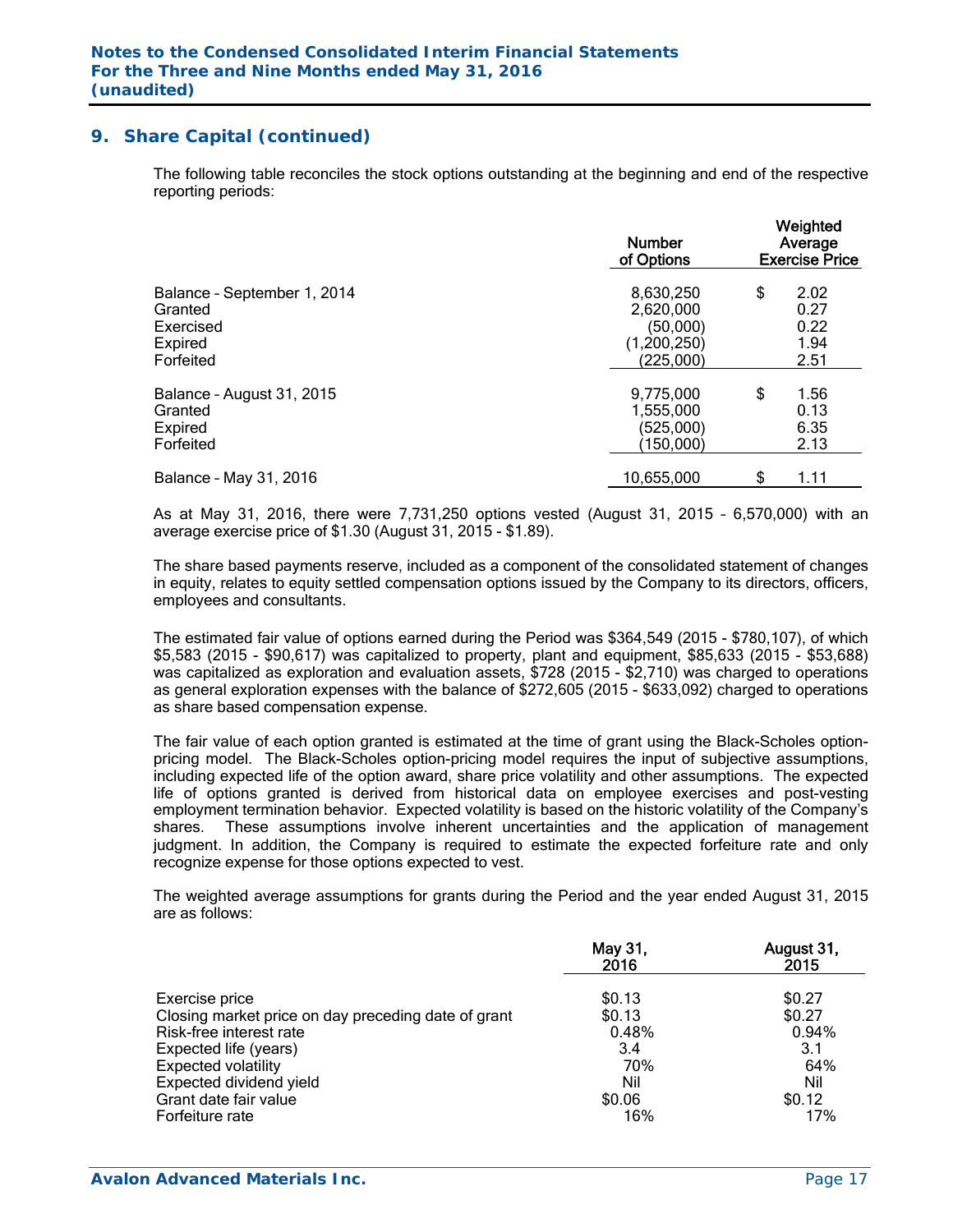The following table summarizes information concerning outstanding and exercisable options as at May 31, 2016:

|                           | <b>Number of Options</b> |                    |                         |  |  |
|---------------------------|--------------------------|--------------------|-------------------------|--|--|
| <b>Option Price Range</b> | Outstanding              | <b>Exercisable</b> | <b>Contractual Life</b> |  |  |
| $$4.00 - $4.47$           | 550,000                  | 550,000            | $0.3$ years             |  |  |
| $$3.00 - $3.99$           | 500,000                  | 500,000            | $0.5$ years             |  |  |
| $$2.00 - $2.99$           | 675,000                  | 587,500            | 0.6 years               |  |  |
| $$1.00 - $1.99$           | 1,990,000                | 1,711,250          | 1.3 years               |  |  |
| $$0.50 - $0.99$           | 2,485,000                | 1,396,250          | 2.6 years               |  |  |
| $$0.11 - $0.49$           | 4,455,000                | 2,986,250          | 3.4 years               |  |  |
|                           | 10,655,000               | 7,731,250          |                         |  |  |
|                           |                          |                    |                         |  |  |

#### *e) Brokers' Compensation Warrants*

The following table summarizes information concerning outstanding brokers' compensation warrants as at the beginning and end of the respective reporting periods:

| Balance - September 1, 2014<br>Issued pursuant to equity offerings            | Number of<br>Compensation<br><b>Warrants</b> | Weighted<br>Average<br><b>Exercise Price</b> |                                 |  |  |
|-------------------------------------------------------------------------------|----------------------------------------------|----------------------------------------------|---------------------------------|--|--|
|                                                                               | 554.273<br>1,178,339                         | \$                                           | 0.610<br>0.309                  |  |  |
| Balance - August 31, 2015<br>Issued pursuant to equity offerings<br>Exercised | 1,732,612<br>840,000<br>(180,000)            |                                              | $0.446^{(1)}$<br>0.130<br>0.125 |  |  |
| Balance - May 31, 2016                                                        | 2,392,612                                    | \$                                           | $0.359^{(1)}$                   |  |  |

 $(1)$  554,273 of the compensation warrants outstanding as at September 1, 2014 and throughout the period to May 31, 2016 are denominated in US\$. The effect of the change in the foreign exchange rate between the Canadian\$ and the US\$ has been reflected in the weighted average exercise price as at August 31, 2015 and as at May 31, 2016.

The brokers' compensation warrants reserve, included as a component of the consolidated statement of changes in equity, relates to equity settled compensation instruments issued by the Company to external service providers.

As at May 31, 2016, the Company has the following compensation warrants outstanding:

- (i) 554,273 compensation warrants with an exercise price of US\$0.56 per common share, which are exercisable until June 13, 2017;
- (ii) 527,806 compensation warrants with an exercise price of \$0.27 per common share, which are exercisable until December 19, 2016;
- (iii) 650,533 compensation warrants with an exercise price of \$0.34 per common share, which are exercisable until November 27, 2016;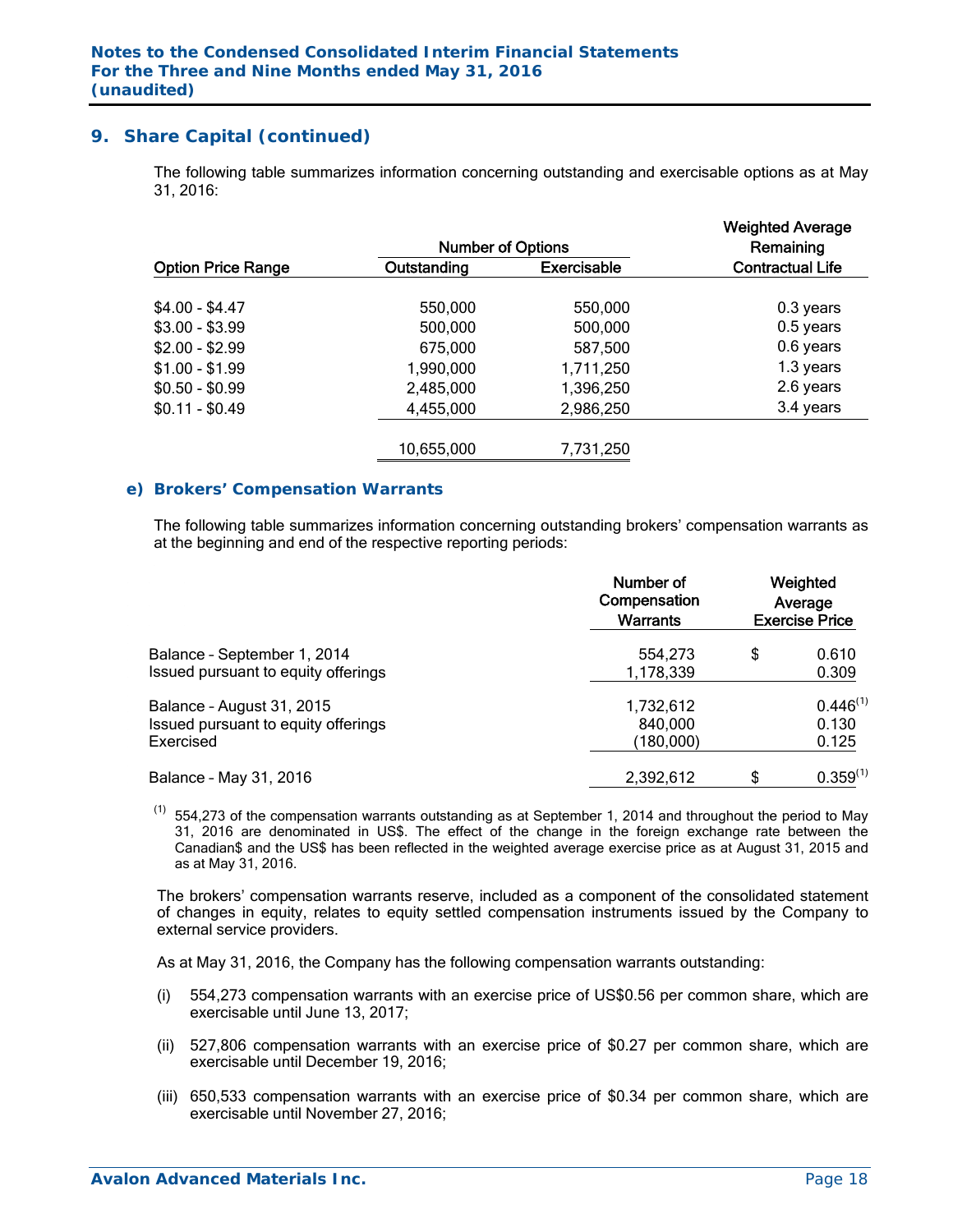- (iv) 180,000 compensation warrants with an exercise price of \$0.125 per common share, which are exercisable until December 24, 2017;
- (vi) 300,000 compensation warrants with an exercise price of \$0.11 per common share, which are exercisable until the earlier of March 11, 2018 or the Accelerated Expiry Date; and
- (vii) 180,000 compensation warrants with an exercise price of \$0.175 per common share, which are exercisable until March 29, 2018.

## **10. Corporate and Administrative Expenses**

 Corporate and administrative expenses for the three and nine months ended May 31, 2016 and May 31, 2015 consist of the following:

|                                      | <b>Three Months Ended</b> |                 |    |                 | <b>Nine Months Ended</b> |                 |   |                 |
|--------------------------------------|---------------------------|-----------------|----|-----------------|--------------------------|-----------------|---|-----------------|
|                                      |                           | May 31,<br>2016 |    | May 31,<br>2015 |                          | May 31,<br>2016 |   | May 31,<br>2015 |
| Salaries and benefits <sup>(1)</sup> | \$                        | 370,427         | S  | 446,607         | S                        | 1,284,405       | S | 1,453,948       |
| Directors' fees                      |                           | 18,941          |    | 21,415          |                          | 65,816          |   | 100,695         |
| Consulting and professional fees     |                           | 106,567         |    | 122,935         |                          | 413,007         |   | 584,939         |
| Office, insurance and other expenses |                           | 96,023          |    | 125,173         |                          | 302,458         |   | 341,274         |
| Occupancy                            |                           | 77,090          |    | 95,448          |                          | 229,443         |   | 264,144         |
| Shareholders' communications and     |                           |                 |    |                 |                          |                 |   |                 |
| filing fees                          |                           | 22,593          |    | 16,680          |                          | 162,037         |   | 207,065         |
| Travel and related costs             |                           | 26,586          |    | 46,911          |                          | 82,636          |   | 137,746         |
|                                      | \$                        | 718,227         | \$ | 875,169         | £                        | 2,539,802       | S | 3,089,811       |

 $<sup>(1)</sup>$  These figures do not include stock based compensation. Employees' salaries, benefits including stock</sup> based compensation expensed for the quarter ended May 31, 2016 and for the Period totaled \$423,686 (2015 – 540,171) and \$1,462,825 (2015 – \$1,799,729), respectively.

## **11. Write-off of Land Acquisition Option Payments**

The Company's purchase option on a land parcel in Geismar, Louisiana expired on December 14, 2014, and accordingly, the option payments made totaling \$212,960 for the purchase option were written off during the quarter ended November 30, 2014.

#### **12. Related Party Disclosures**

Balances and transactions between the Company and its subsidiaries have been eliminated on consolidation and are not disclosed in this note. Details of the transactions between the Company and other related parties are disclosed below:

#### a) Trading transactions

There have been no material trading transactions with related parties during each of the three and nine month periods ended May 31, 2016 and 2015, except for the participation by Mr. Donald Bubar (a director and the President and CEO of the Company) in the company's private placement that was completed in December, 2014, in which 185,000 flow-through shares at \$0.27 per share were issued to Mr. Bubar and the participation by Mr. Bubar in the private placement that was completed on March 11, 2016 as disclosed in note 9(b).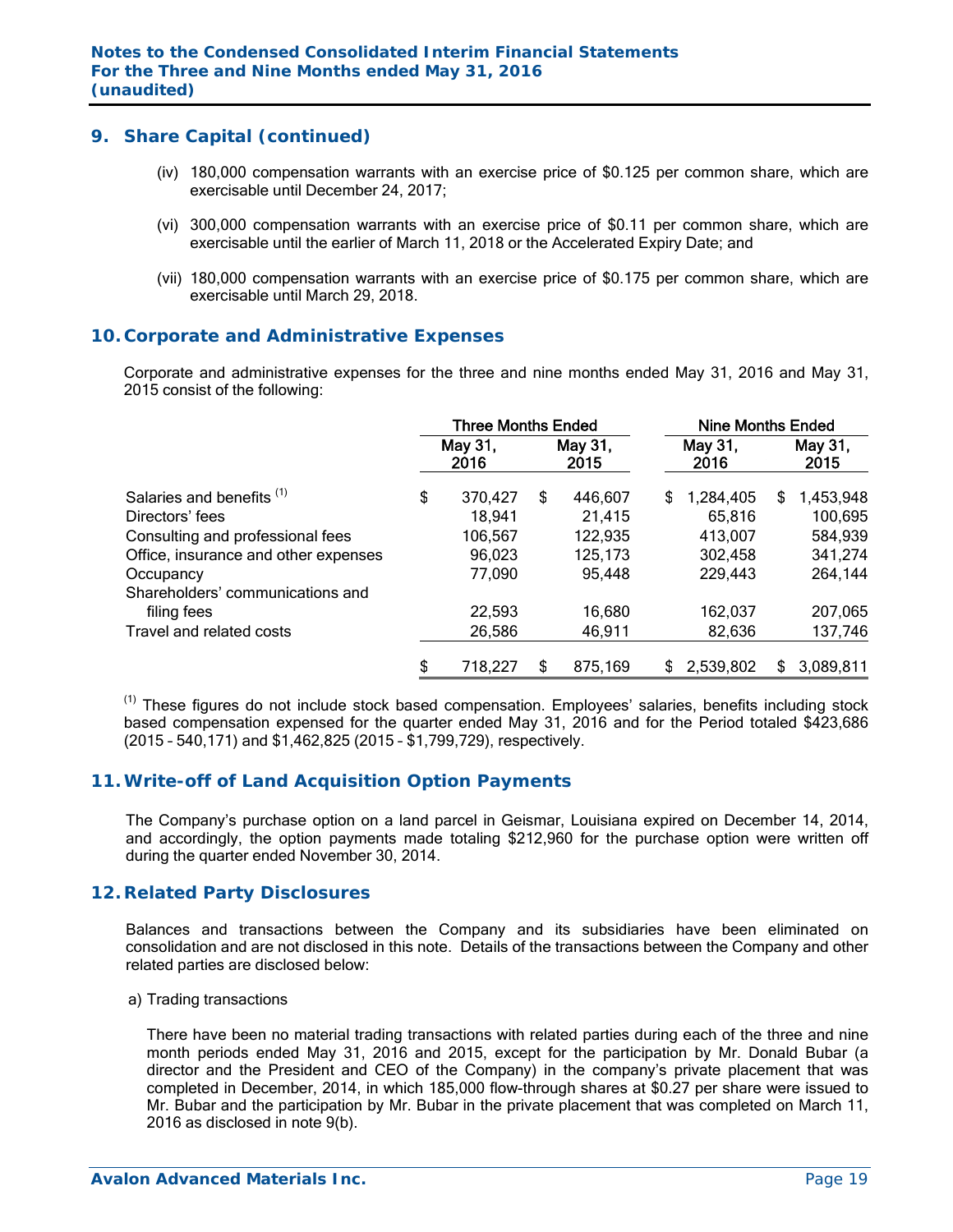# **12. Related Party Disclosures (continued)**

b) Compensation of key management personnel

The remuneration of directors and other members of the Company's senior management team during each of the three and nine months ended May 31, 2016 and 2015 are as follows:

|                                                                                   | <b>Three Months Ended</b> |                   |  | <b>Nine Months Ended</b> |    |                      |   |                      |
|-----------------------------------------------------------------------------------|---------------------------|-------------------|--|--------------------------|----|----------------------|---|----------------------|
|                                                                                   |                           | May 31,<br>2016   |  | May 31,<br>2015          |    | May 31,<br>2016      |   | May 31,<br>2015      |
| Salaries, benefits and directors' fees<br>Share based compensation <sup>(1)</sup> |                           | 422,181<br>73,258 |  | 442,552<br>134,907       | S. | 1,405,696<br>276,189 | S | 1,458,330<br>568,388 |
|                                                                                   |                           | 495,439           |  | 577.459                  |    | 1,681,885            |   | 2,026,718            |

 $<sup>(1)</sup>$  Fair value of stock options earned and recognized as share based compensation during the</sup> respective reporting period.

#### **13. Financial Instruments**

IFRS 7 establishes a fair value hierarchy that reflects the significance of inputs used in making fair value measurements as follows:

Level 1 quoted prices in active markets for identical assets or liabilities; Level 2 inputs other than quoted prices included in Level 1 that are observable for the asset or liability, either directly (i.e. as prices) or indirectly (i.e. from derived prices); and Level 3 inputs for the asset or liability that are not based upon observable market data.

Assets are classified in their entirety based on the lowest level of input that is significant to the fair value measurement. The fair value of the Company's warrants denominated in a currency that is not the functional currency of the Company is based on Level 2 inputs that are observable for the liability such as interest rate, dividend yield and historical volatility.

#### *Fair Values*

Except as disclosed elsewhere in these financial statements, the carrying amounts for the Company's financial instruments approximate their fair values because of the short-term nature of these items.

The Company's risk exposures and the impact on the Company's financial instruments are summarized below:

#### *Credit risk*

The Company is not exposed to any significant credit risk as at May 31, 2016. The Company's cash and cash equivalents are either on deposit with two major Canadian Chartered banking groups in Canada or invested in bankers' acceptance notes or guaranteed investment certificates issued by two major Canadian Chartered banking groups. The Company's receivables primarily consist of Goods and Services Tax/Harmonized Sales Tax receivable, government grants and refundable security deposits with various federal and provincial governments and are therefore not subject to significant credit risk.

#### *Liquidity risk*

Liquidity risk is the risk that an entity will not be able to meet its financial obligations as they come due. The Company has in place a planning and budgeting process to assist in determining the funds required to support the Company's normal operating requirements on an on-going basis and its plans for exploration and development expenditures. The Company ensures that there are sufficient funds to meet its short-term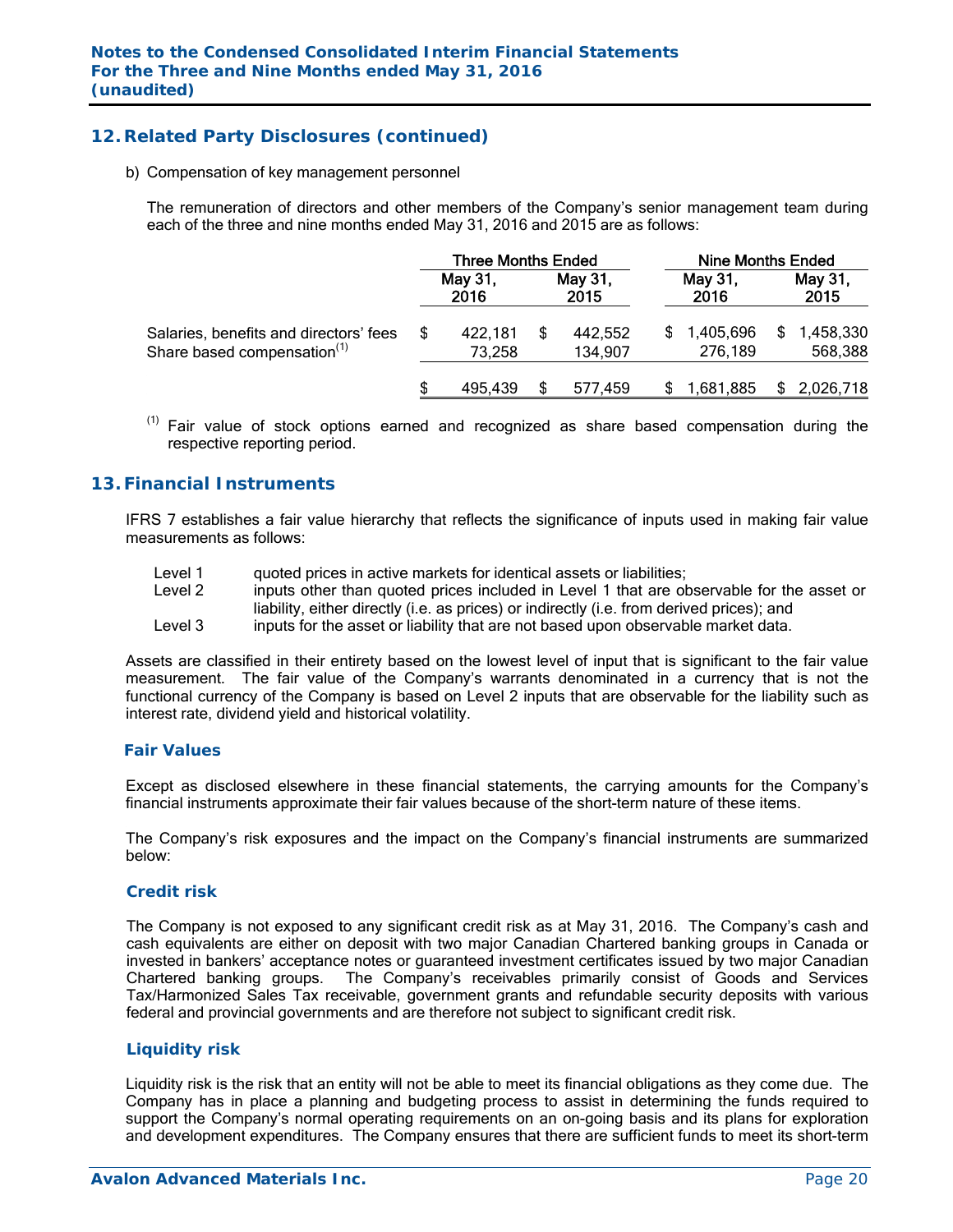# **13. Financial Instruments (continued)**

requirements, taking into account its anticipated cash flows from operations and its holdings of cash and cash equivalents.

As at May 31, 2016, the Company has current assets of \$3,189,851 and current liabilities of \$1,566,712. The adjusted working capital of the Company is \$2,418,712 (calculated by adding back the deferred flowthrough share premium of \$184,344 and the liability for warrants denominated in foreign currency of \$611,229 to the net current assets of \$1,623,139). As the de-recognition of the balances of the deferred flow-through share premium and the liability for warrants denominated in foreign currency accounts will not require the future out flow of resources by the Company, it is management's belief that the adjusted working capital figure provides useful information in assessing the Company's liquidity risk.

Repayments due by period as of May 31, 2016:

|                                                                            | Within<br>1 Year   | 1-3<br>Years  | 4-5<br>Years      | Total                |
|----------------------------------------------------------------------------|--------------------|---------------|-------------------|----------------------|
| Accounts payable and accrued liabilities \$<br>Operating lease obligations | 771,139<br>310,434 | ۰.<br>633,888 | $\sim$<br>184,885 | 771,139<br>1,129,207 |
|                                                                            | 1,081,573          | 633,888       | 184,885           | ,900,346             |

#### *Market risk*

(i) Interest rate risk

 The Company has cash and cash equivalents balances and it has no interest-bearing debt. The Company's current policy is to invest its excess cash in highly liquid money market investments such as bankers acceptance notes, treasury bills and GICs. These short term money market investments are subject to interest rate fluctuations.

(ii) Foreign currency risk

 The Company's functional currency is the Canadian dollar. The majority of the Company's purchases are transacted in Canadian dollars. As at May 31, 2016, the Company had cash held in bank accounts of US\$4,223 and accounts payable of US\$17,583 denominated in US currency.

(iii) Price risk

 The prices of metals and minerals fluctuate widely and are affected by many factors outside of the Company's control. The prices of metals and minerals and future expectation of such prices have a significant impact on the market sentiment for investment in mining and mineral exploration companies. This in turn may impact the Company's ability to raise equity financing for its long term working capital requirements.

#### *Sensitivity analysis*

 Considering the Company's budget expenditures for the balance of fiscal 2016 and its current cash and cash equivalents of \$2,731,045, with other variables held constant, sensitivity to a plus or minus 25 basis points change in interest rates would not have any significant effect on the Company's net loss for the balance of fiscal 2016.

The Company had cash of US\$4,223 and accounts payable of US\$17,583 denominated in US currency as at May 31, 2016 and its anticipated on-going expenditures to be transacted in US dollars for the next three month period is approximately US\$65,000. If the Canadian dollar weakens (or strengthens) 5% against the US dollar with other variables held constant, it would not have any significant effect on the Company's expenditures for the balance of fiscal 2016.